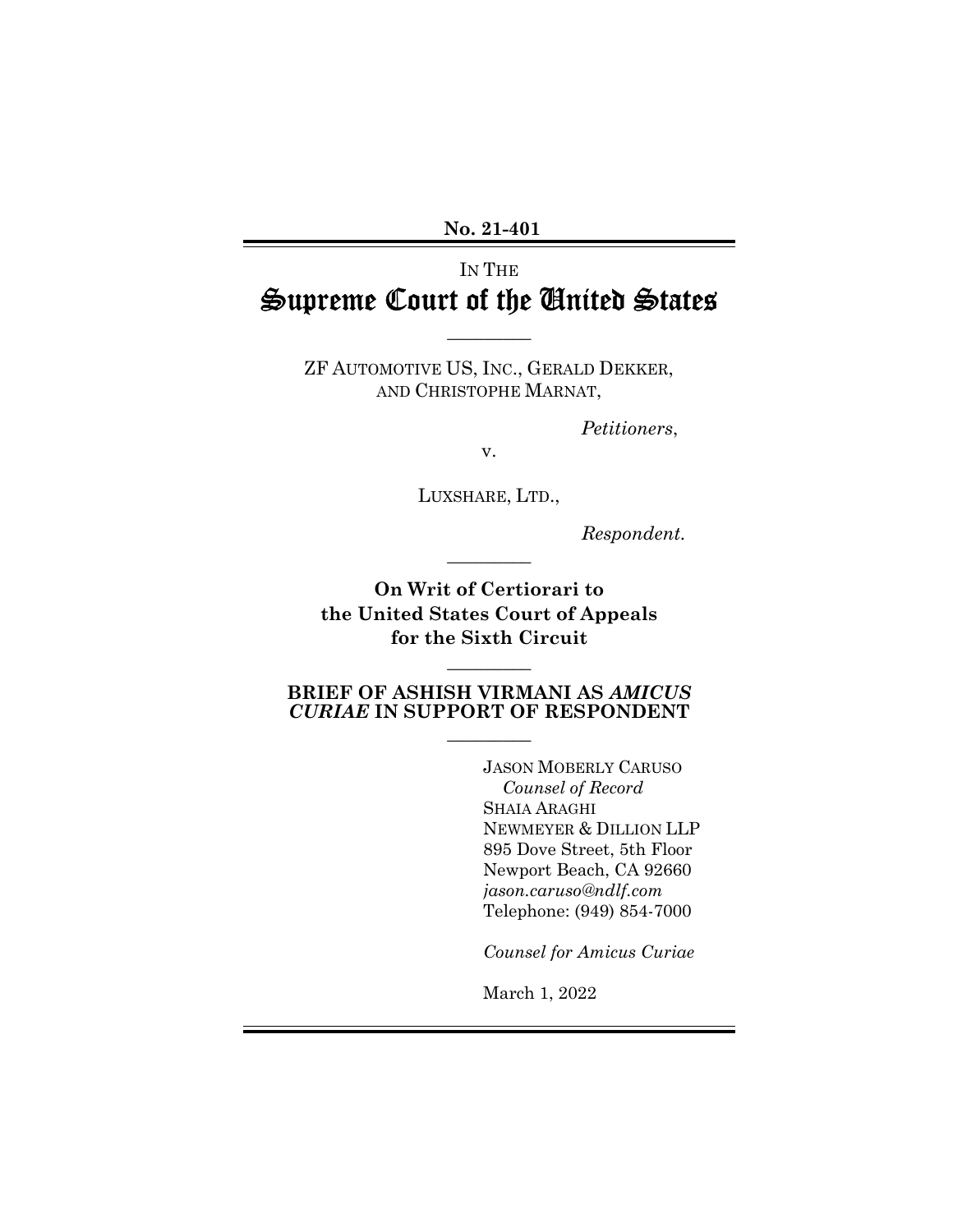## **TABLE OF CONTENTS**

## **Page**

| I. |                | A District Court's Grant of Assistance to<br>an International Commercial Arbitral<br>Tribunal Under Section 1782 Issues<br>Upon Meeting Certain Factors. 11 |  |  |
|----|----------------|-------------------------------------------------------------------------------------------------------------------------------------------------------------|--|--|
|    | $\mathsf{A}$ . | An "Interested Person" Entitled<br>to Invoke Section 1782 Can Only<br>Mean a Party or a Prospective<br>Party to the Arbitration                             |  |  |
|    | В.             | A Foreign or International<br>Tribunal Under <i>Intel</i> Standards<br>Includes an International<br>Commercial Arbitral Tribunal.  15                       |  |  |
|    | C.             | The Scope and Nature of<br>Assistance to Be Granted Should<br>Itself Be Determined Via                                                                      |  |  |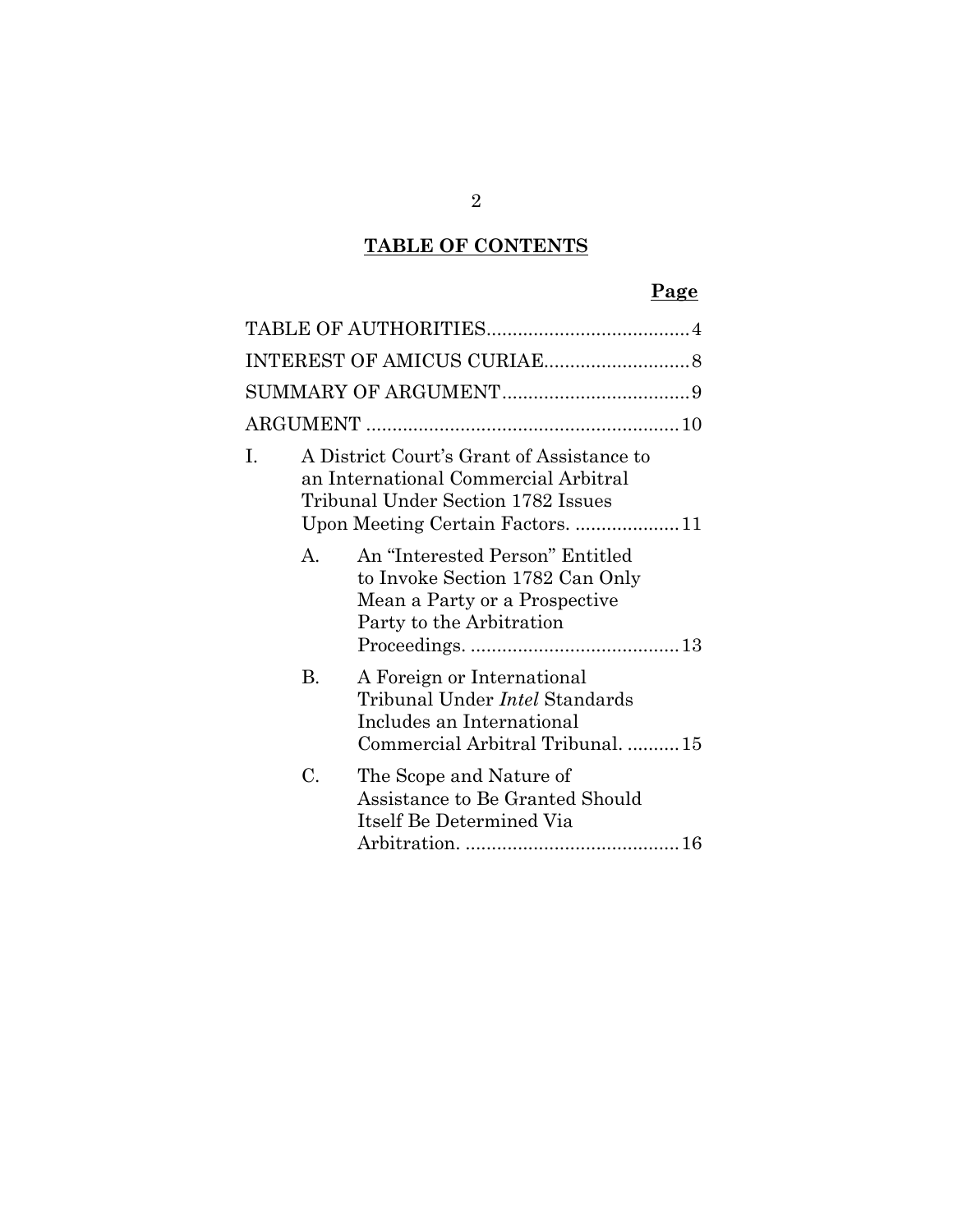|     | D. | Conditioning an Order Under<br>Section 1782 on a Foreign<br>Discoverability Requirement May<br>Impinge Upon the Procedural<br>Autonomy of the Arbitral                    |
|-----|----|---------------------------------------------------------------------------------------------------------------------------------------------------------------------------|
| II. |    | The Applicability of the <i>Intel</i> Tests in<br>the Context of International<br>Commercial Arbitral Tribunals. 22                                                       |
|     | А. | The First <i>Intel</i> Factor – The<br>District Court Should Not<br>Substantively Re-Examine the<br>Issue of the Nature and Extent of<br>Discovery to be Granted to an    |
|     | В. | The Second <i>Intel</i> Factor – The<br>Order of the Arbitral Tribunal<br>with Respect to the Extent of<br>Discovery Must Not Be Re-<br>Evaluated by the District Court23 |
|     | C. | The Third <i>Intel</i> Factor - An<br><b>Exhaustion Requirement Should</b><br>Be Imposed as A Condition of The<br>District Court Entertaining A                           |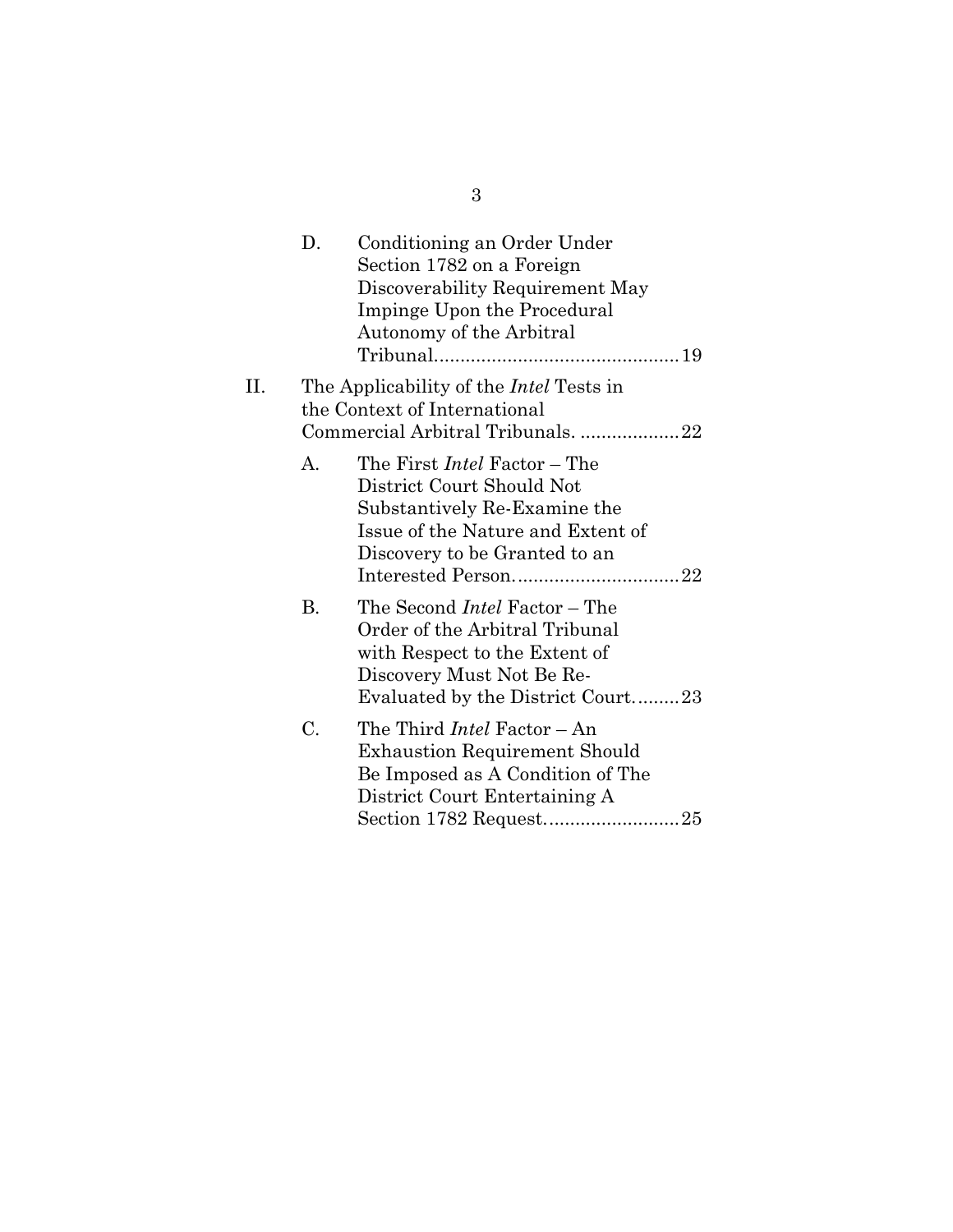|      | The Fourth <i>Intel</i> Factor –<br>$D_{\rm{L}}$<br>"Trimming" of Discovery<br>Requests Would Not Be<br>Appropriate in The Context of An<br>International Commercial |
|------|----------------------------------------------------------------------------------------------------------------------------------------------------------------------|
| III. | This Proposed Construction and<br>Application of Section 1782 Would in<br>Fact Limit Judicial Intervention in<br>International Commercial Arbitrations,              |
|      |                                                                                                                                                                      |
|      |                                                                                                                                                                      |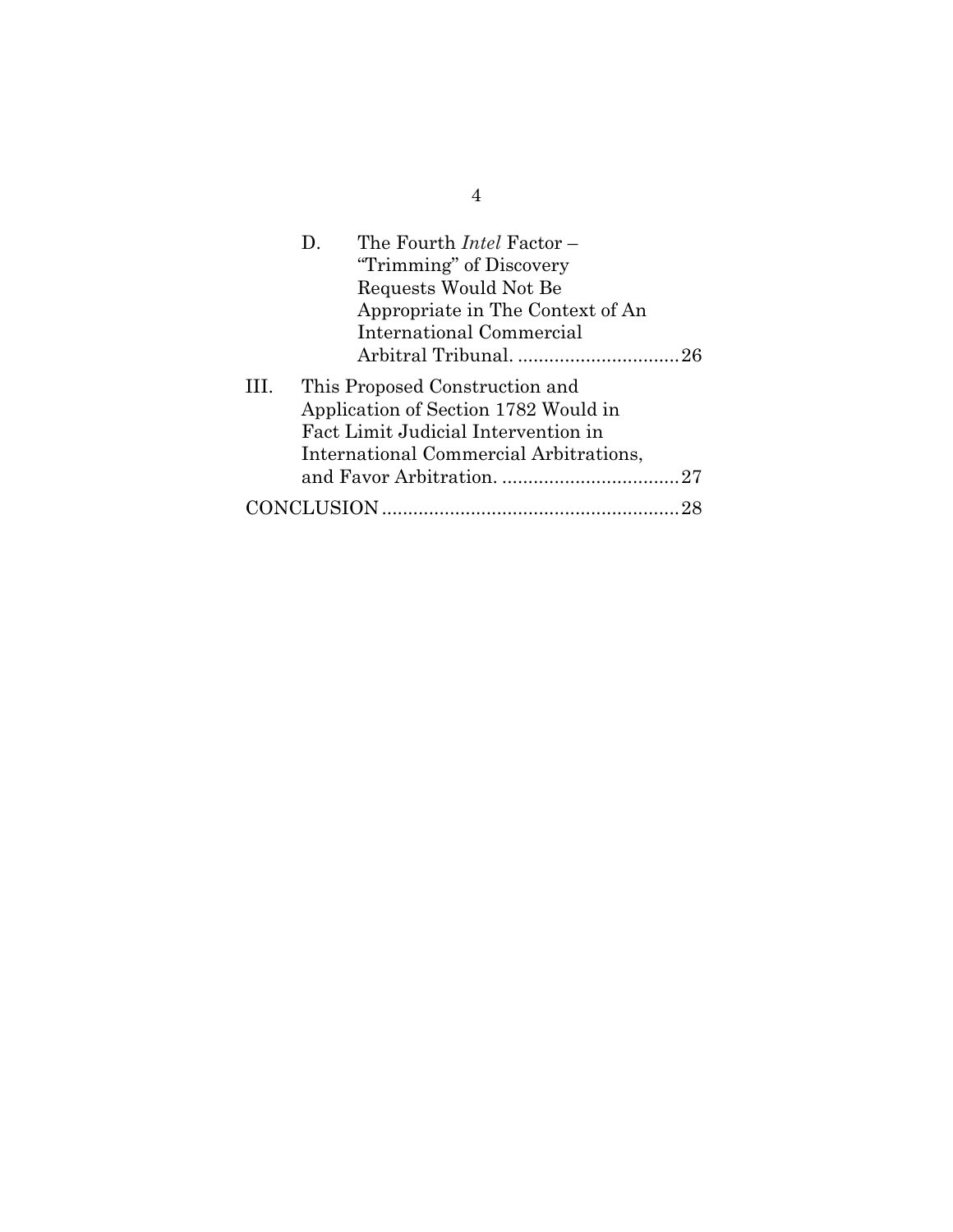## **TABLE OF AUTHORITIES**

## **Page(s)**

# **Federal Cases**

| In re Digitechnic,                                  |
|-----------------------------------------------------|
| 2007 U.S. Dist. LEXIS 33708 (W.D. Wash. May 8,      |
|                                                     |
| <i>Intel v. Advanced Micro Devices,</i>             |
|                                                     |
| Luxshare, Ltd. v. ZF Auto. US, Inc.,                |
| No. 2:20-MC-51245, 2021 WL 2154700 (E.D. Mich.      |
| Mitsubishi Motors Corp. v. Soler Chrysler-Plymouth, |
|                                                     |
| Moses H. Cone Mem. Hosp. v. Mercury Constr. Corp.,  |
|                                                     |
| NBC v. Bear Stearns & Co.,                          |
|                                                     |
| Rent-A-Center, W., Inc. v. Jackson,                 |
|                                                     |
| Republic of Kazakhstan v. Biedermann International, |
|                                                     |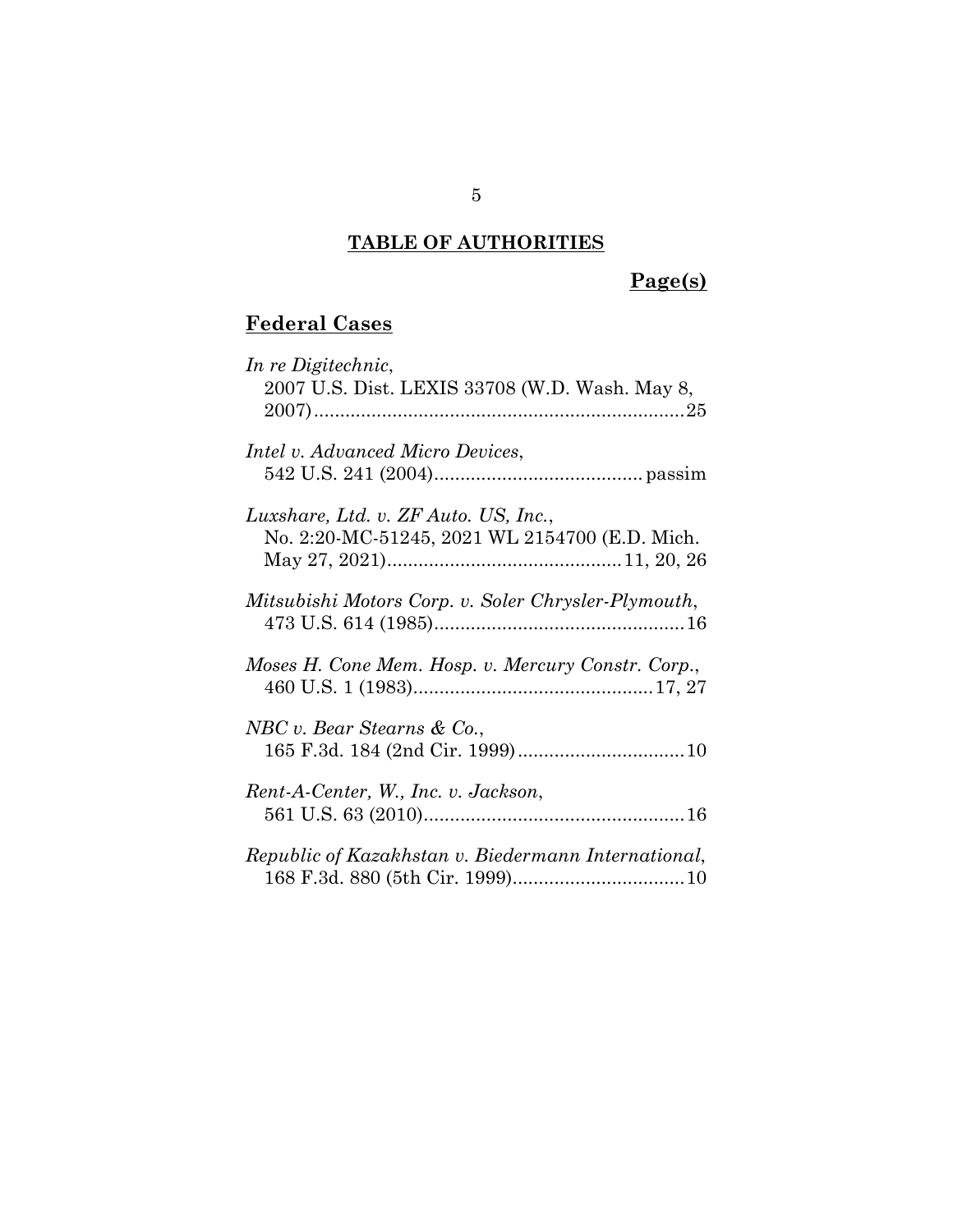| Societe Nationale Industrielle Aerospatiale v. United |  |
|-------------------------------------------------------|--|
| States District Court for Southern District of Iowa,  |  |
|                                                       |  |

## **Other Cases**

| ALC v. ALF,                                  |  |
|----------------------------------------------|--|
| High Court, Singapore, [2010] SGHC 23125     |  |
|                                              |  |
| Amardeep Singh v. Harveen Kaur,              |  |
|                                              |  |
| Gajendra Sharma v. Union of India,           |  |
|                                              |  |
|                                              |  |
| National Insurance Co. Ltd. v. Pranay Sethi, |  |
|                                              |  |
|                                              |  |
| Rajat Gupta v. Rupali Gupta, II,             |  |
|                                              |  |
|                                              |  |
| Vinay Kumar Mittal v. Dewan Housing Finance  |  |
| Corporation Ltd.,                            |  |
|                                              |  |
|                                              |  |
| Federal Statutes                             |  |

### **Federal Statutes**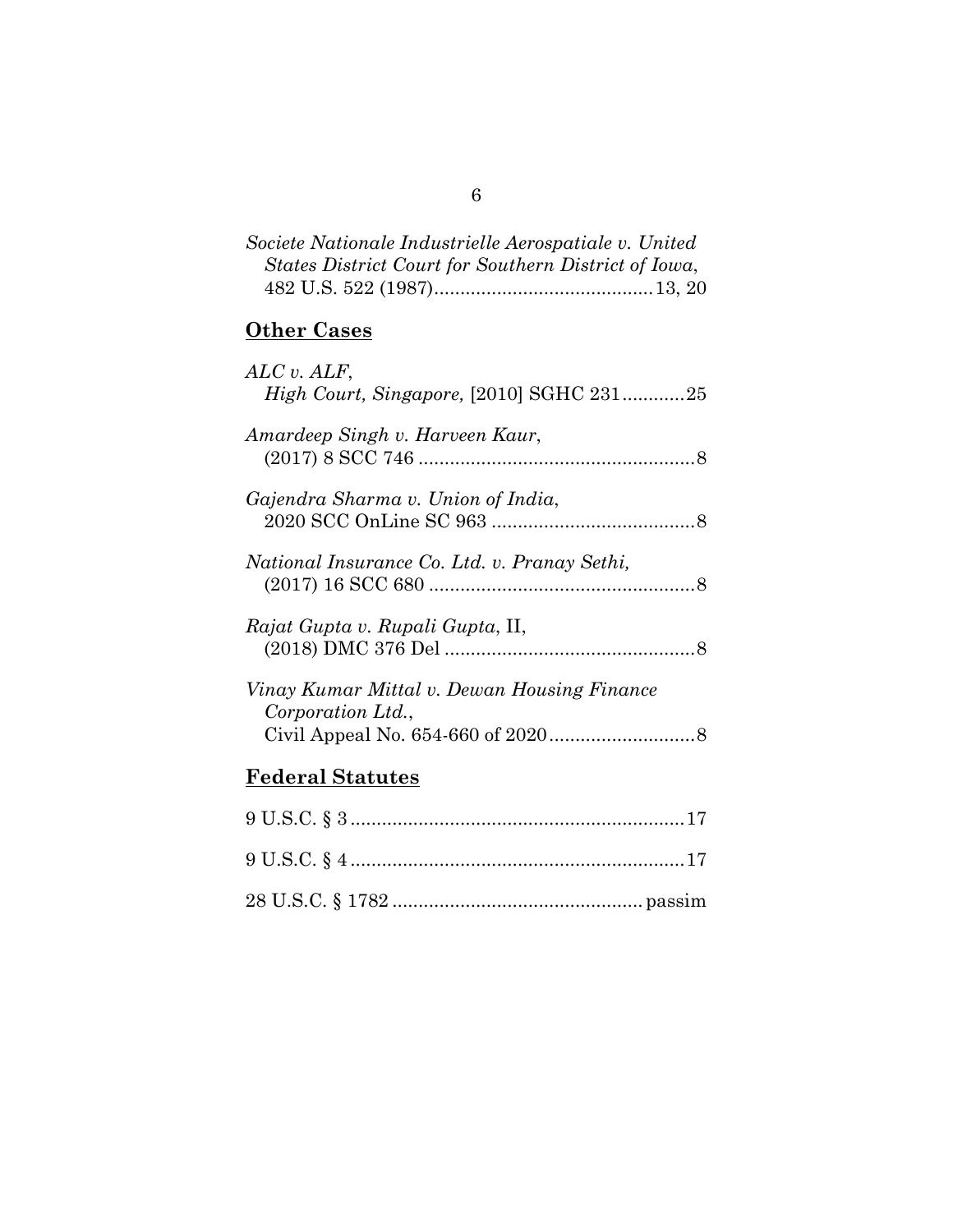## **Other Authorities**

| 2018 German Arbitration Institute (DIS) Arbitration                                                                                                                                                                  |
|----------------------------------------------------------------------------------------------------------------------------------------------------------------------------------------------------------------------|
| A New World of Discovery: The Ramifications of Two<br>Recent Federal Courts' Decisions Granting Judicial<br>Assistance to Arbitral Tribunals Pursuant to 28<br>U.S.C. $\S 1782$ , 17 Am. Rev. Int'l Arb. 45 (2006)24 |
| Contracting to Expand the Scope of Review of Foreign<br>Arbitral Awards: An American Perspective,                                                                                                                    |
|                                                                                                                                                                                                                      |
| Discovery for Foreign Proceedings After Intel v.<br>Advanced Micro Devices: A Critical Analysis of 28<br>U.S.C. $\S$ 1782 Jurisprudence,                                                                             |
| Gabrielle Kaufmann-Kohler, Philippe Bartsch,<br>Discovery in international arbitration: How much<br><i>is too much?</i> 1 German Arbitration Journal, 13                                                             |
| International Litigation Under the United States<br>Code, 65 Colum. L.Rev. 1015 (1965)  12, 15                                                                                                                       |
| United Nations Commission on International Trade<br>Law, Model Law on International Commercial                                                                                                                       |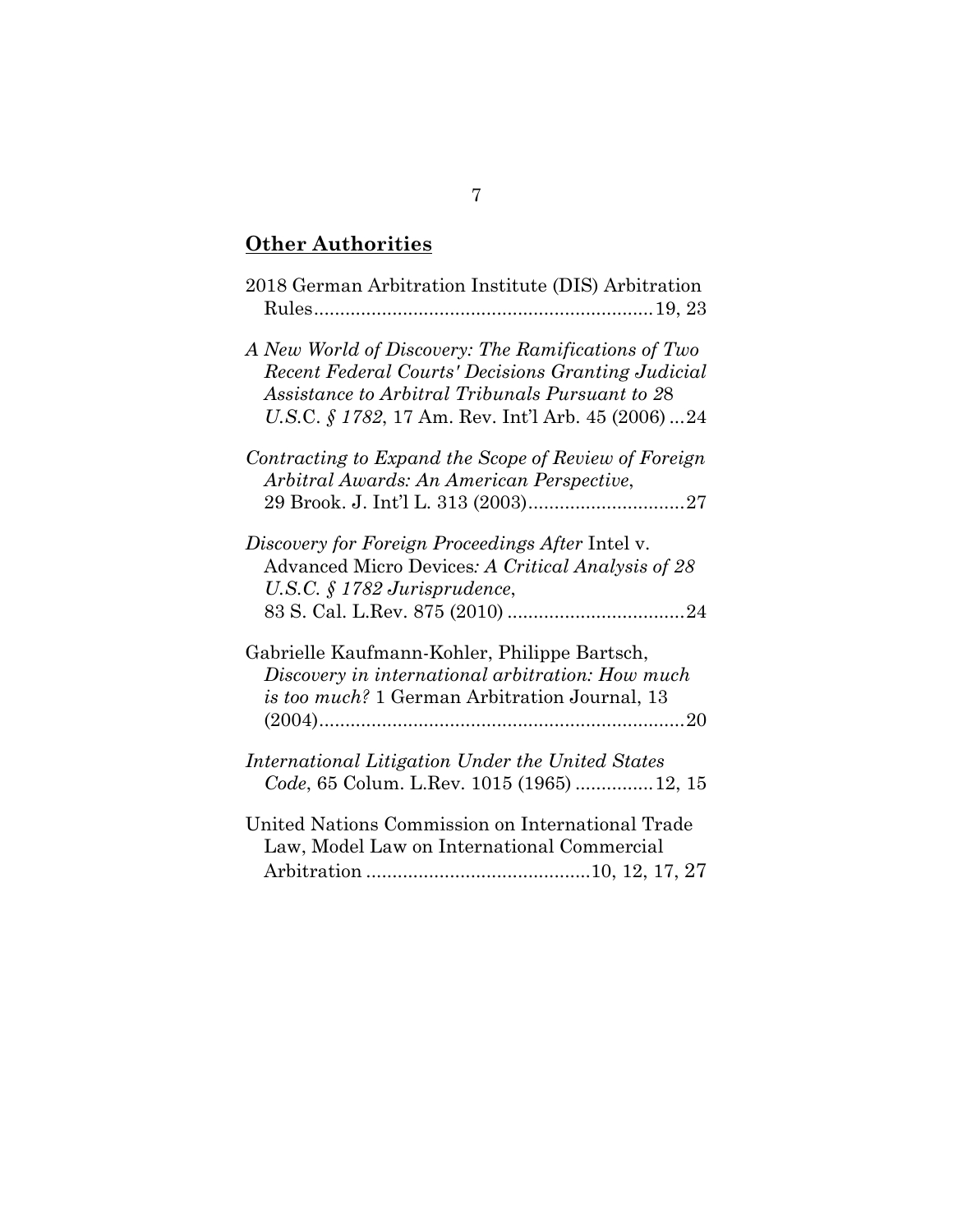#### **INTEREST OF AMICUS CURIAE<sup>1</sup>**

*Amicus curiae* Ashish Virmani is one of the select few counsel entitled to file as an Advocate on Record before the Supreme Court of India. In the course of his legal practice spanning over a decade, he has appeared and argued in over 50 reported cases before Constitutional Courts in India, who have expressed their formal appreciation in their judgments for the efforts and assistance rendered by him. He has also previously assisted *amicus curiae* before the Supreme Court of India for improving the functioning of Debt Recovery Tribunals, a statutory tribunal in India. Some of the landmark decisions in which Ashish Virmani has appeared before the Constitutional Courts in India are *National Insurance Co. Ltd. v. Pranay Sethi & Ors.*, (2017) 16 SCC 680, *Gajendra Sharma v. Union of India*, 2020 SCC OnLine SC 963, *Amardeep Singh v. Harveen Kaur*, (2017) 8 SCC 746, *Rajat Gupta v. Rupali Gupta*, II (2018) DMC 376 Del., and *Vinay Kumar Mittal v. Dewan Housing Finance Corporation Ltd.*, Civil Appeal No. 654-660 of 2020.

Mr. Virmani regularly advises on and appears in arbitration proceedings and publishes regarding arbitration. At present, he is pursuing his LL.M. at Columbia Law School and is a student editor of the American Review of International Arbitration

 $\overline{a}$ 

<sup>1</sup> Pursuant to Rule 37.6, the undersigned hereby states that no counsel for a party to this action authored any part of this brief, in whole or in part, and no person other than *amicus curiae* or their counsel made any monetary contribution towards the preparation or submission of this brief. All parties have consented to the filing of this brief.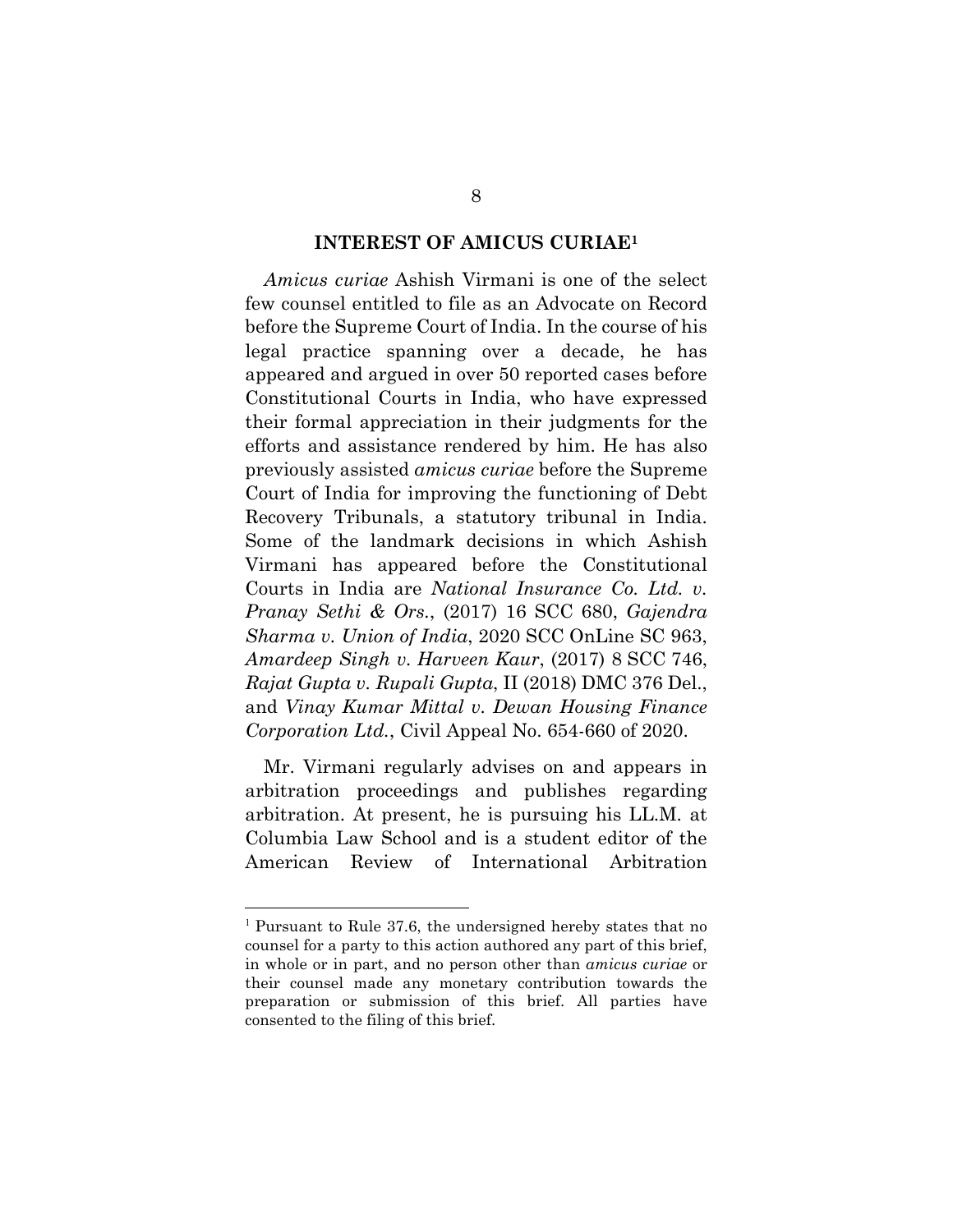Journal. He is also an LL.M. board member of the Columbia International Arbitration Association. Since the outcome of the dispute pending before this Court has wide ramifications in the arena of international arbitration which would affect arbitration proceedings beyond the United States as well, the *amicus* has an interest in the outcome of this matter as a practitioner in the field of international arbitration.

#### **SUMMARY OF ARGUMENT**

28 U.S.C. § 1782 embodies rules of international cooperation in litigation which regulate both the performance of procedural acts abroad in aid of domestic litigation and the performance of procedural acts in the United States on behalf of foreign litigation. An international commercial arbitral tribunal may require the assistance of United States district courts in obtaining evidence under Section 1782, just like any other foreign or international tribunal.

However, in the context of an international commercial arbitral tribunal, under a good faith application of the tests laid down in *Intel v. Advanced Micro Devices*, 542 U.S. 241 (2004), an order under Section 1782 should only be issued by the district court to procedurally execute the request of the arbitral tribunal or the request of a party with the approval of the arbitral tribunal. Further, the district court should not independently substantively evaluate the scope of evidence and discovery to which a party may be entitled.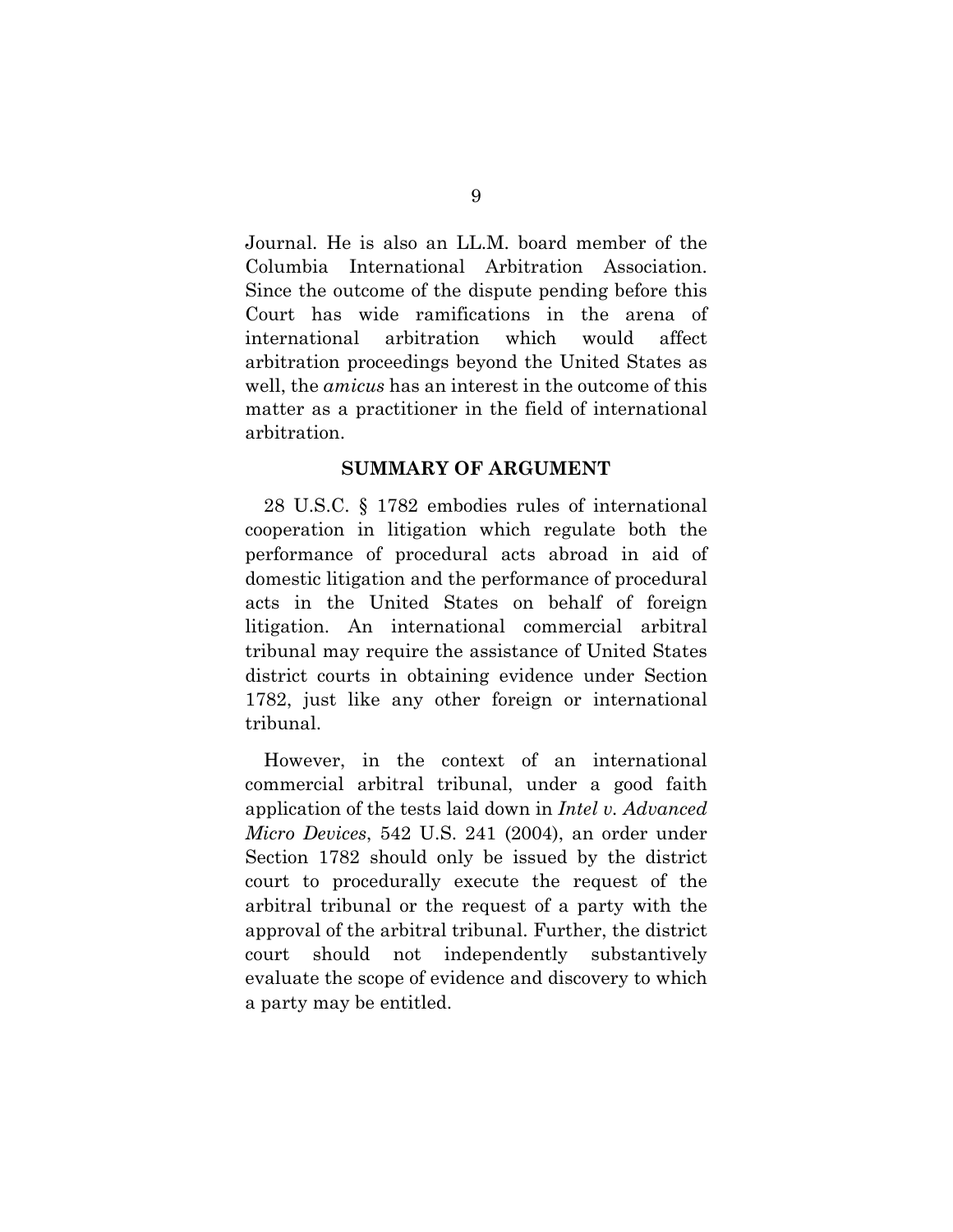Such an application of Section 1782 would comport with federal policy in favor of arbitration, which applies with special force in the field of international commerce and which requires courts to enforce arbitration agreements according to their terms. It would also comport with the procedural assistance provided by competent courts of a state in taking evidence under Article 27 of the United Nations Commission on International Trade Law, Model Law on International Commercial Arbitration ("UNCITRAL Model Law"), as well as Article 5 of the UNCITRAL Model Law, which limits judicial intervention in arbitration proceedings.

These prescriptions will increase certainty in deciding applications for relief under Section 1782, respect party autonomy, grant necessary deference to arbitrators to control proceedings before them, ensure parity with similar procedures followed across the world, reduce cost, increase efficiency and fairness in the arbitration proceedings, all while ensuring that the objective of Section 1782 is met.

#### **ARGUMENT**

Before 2004, it was well settled that an international commercial arbitral tribunal did not fall within the scope of Section 1782. The Second Circuit in *NBC v. Bear Stearns & Co.*, 165 F.3d. 184 (2nd Cir. 1999) and the Fifth Circuit in *Republic of Kazakhstan v. Biedermann International*, 168 F.3d. 880 (5th Cir. 1999) unequivocally concluded that international commercial arbitral tribunals were beyond the statute's reach. However, after this Court's decision in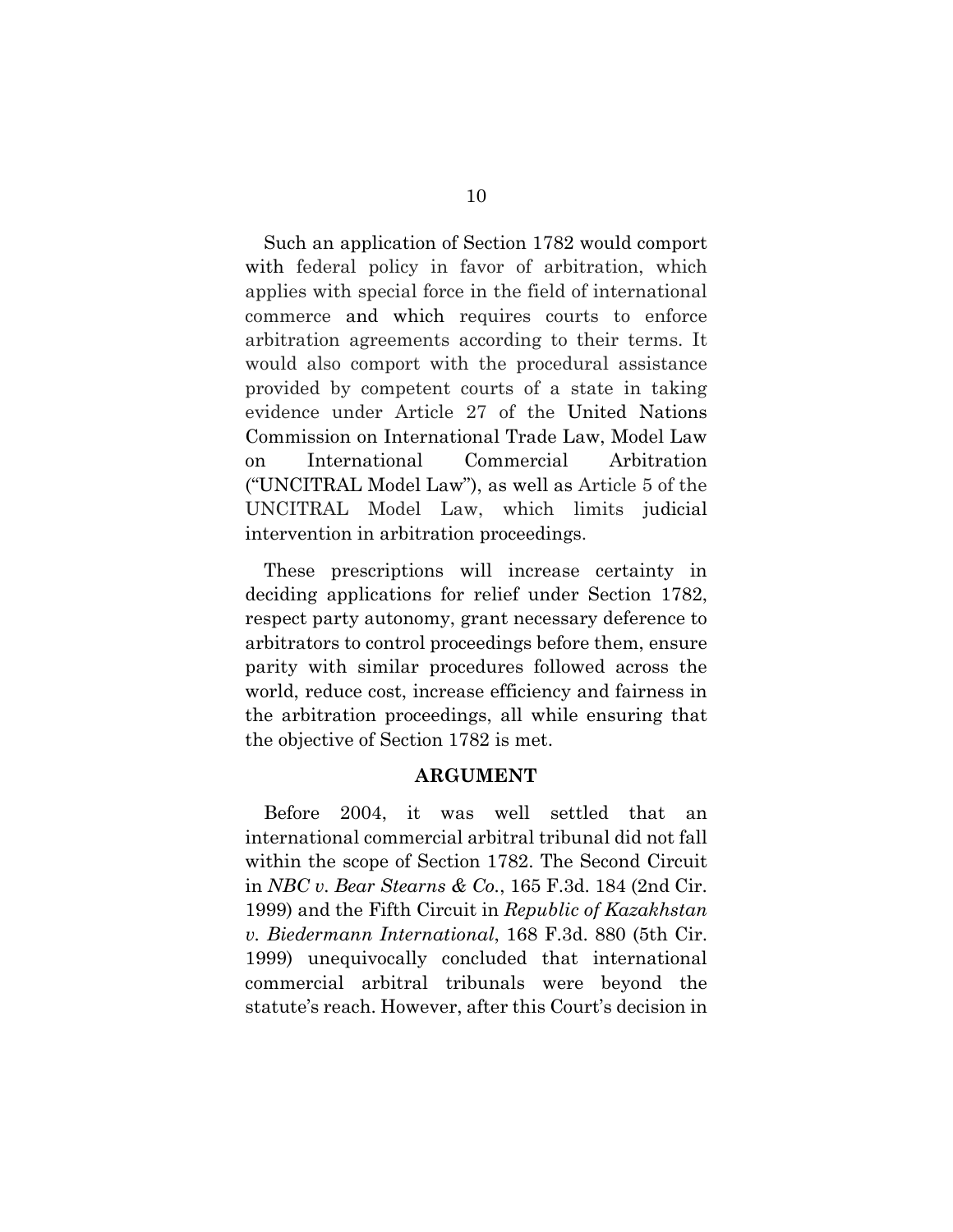*Intel v. Advanced Micro Devices*, 542 U.S. 241 (2004) ("*Intel*"), courts have split on whether such arbitral tribunals fall within the definition of "foreign or international tribunal" under Section 1782. An observation of this Court in *Intel* suggests that even international commercial arbitral tribunals would be covered within the broad language of Section 1782. *Intel*, 542 U.S. at 258, citing Hans Smit, *International Litigation Under the United States Code*, 65 Colum. L.Rev. 1015, 1027 (1965), with approval.

Here, the district court held *Intel* to be the "leading and controlling authority" on this issue. *Luxshare, Ltd. v. ZF Auto. US, Inc.*, No. 2:20-MC-51245, 2021 WL 2154700, at \*3 (E.D. Mich. May 27, 2021). Therefore, taking *Intel* to be the controlling precedent, the true question before this Court is the scope of the powers which the district court may exercise while entertaining a request under Section 1782 in the context of an international commercial arbitral tribunal.

## **I. A District Court's Grant of Assistance to an International Commercial Arbitral Tribunal Under Section 1782 Issues Upon Meeting Certain Factors.**

Section 1782 sets forth "rules of international cooperation in litigation which regulate both the performance of procedural acts abroad in aid of domestic litigation and the performance of procedural acts in the United States on behalf of foreign litigation[,]" unless its "interest in doing so outweighs its interest in promoting the administration of justice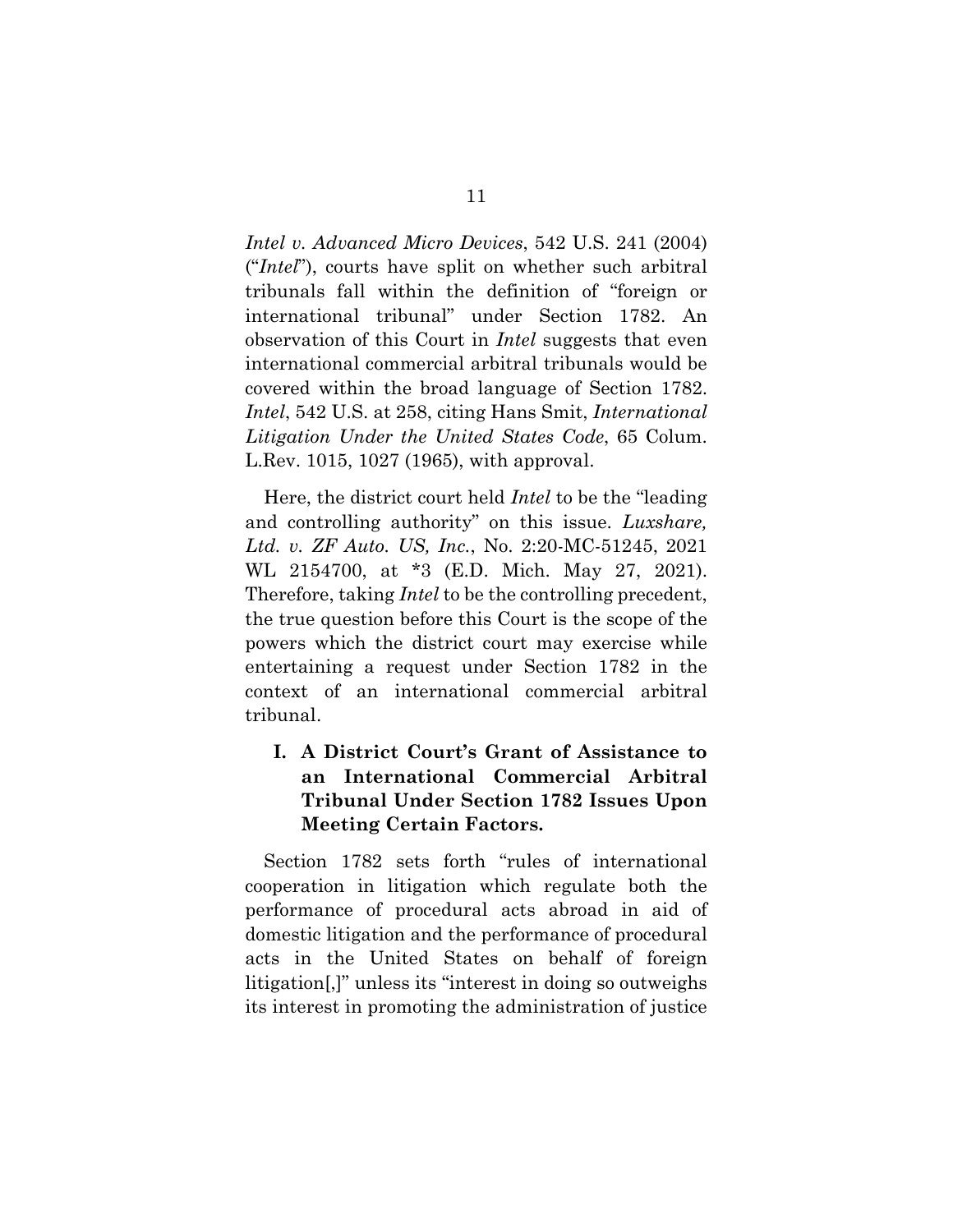on the international level." Hans Smit, *International Litigation Under the United States Code*, 65 Colum. L. Rev. 1015, 1017-18 (1965). Thus, the provision envisages grants of procedural assistance by the U.S. district courts in executing the requests of the foreign or international tribunal, rather than independently determining the scope of evidence that may be gathered or discovery that may be permitted. This applies *a fortiori* in the context of an international commercial arbitral tribunal.

Similar procedural assistance by courts is provided for under Article 27 of the UNCITRAL Model Law, which provides that "[t]he arbitral tribunal or a party with the approval of the arbitral tribunal may request from a competent court of this State assistance in taking evidence" and that "[t]he court may execute the request within its competence and according to its rules on taking evidence." Article 27, United Nations Commission on International Trade Law, *UNCITRAL Model Law on International Commercial Arbitration 1985: with amendments as adopted in 2006* (Vienna: United Nations, 2008). This is exactly the nature of procedural assistance to the international commercial arbitral tribunal for which Section 1782 was enacted: to execute the request of the arbitral tribunal at its request, or at the request of a party with the approval of the arbitral tribunal. This is the necessary corollary of this Court's holding in *Intel*, as applied in the context of an international commercial arbitral tribunal.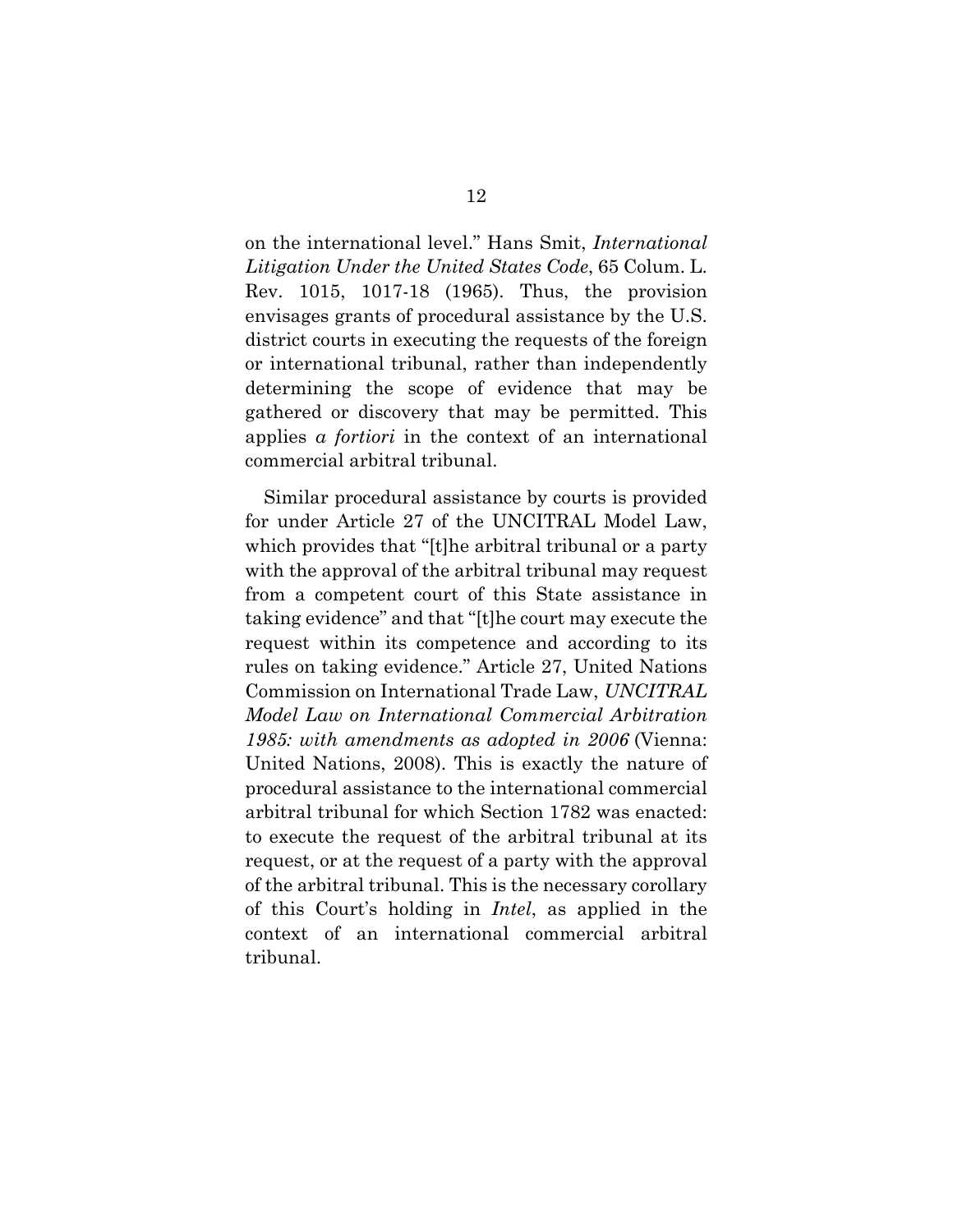### **A. An "Interested Person" Entitled to Invoke Section 1782 Can Only Mean a Party or a Prospective Party to the Arbitration Proceedings.**

In *Intel*, this Court held that an "interested person" entitled to invoke Section 1782 is not only a litigant before the foreign or international tribunal. *Intel*, 542 U.S. at 255. This Court accorded a wide interpretation to the term "interested person" in the context of a complainant who had initiated proceedings before the European Commission, and who sought discovery under Section 1782 before the district court. This Court held that although the applicant lacked a formal "party" or "litigant" status in proceedings before the Commission, the complainant had significant participation and procedural rights before the European Commission. *Intel*, 542 U.S. at 255, 257.

The European Commission differs in significant ways from the U.S. judicial system as it plays a more "inquisitorial" and active role in gathering evidence. *See Societe Nationale Industrielle Aerospatiale v. United States District Court for Southern District of Iowa,* 482 U.S. 522, 560 (1987) ("The civil-law system is inquisitional rather than adversarial and the judge normally questions the witness and prepares a written summary of the evidence"). Even interested third parties who can "show a sufficient interest in the outcome of the proceedings," may be admitted and participate in oral hearings in proceedings before the European Commission. Michael Albers, Jérémie Jourdan, *The Role of Hearing Officers in EU*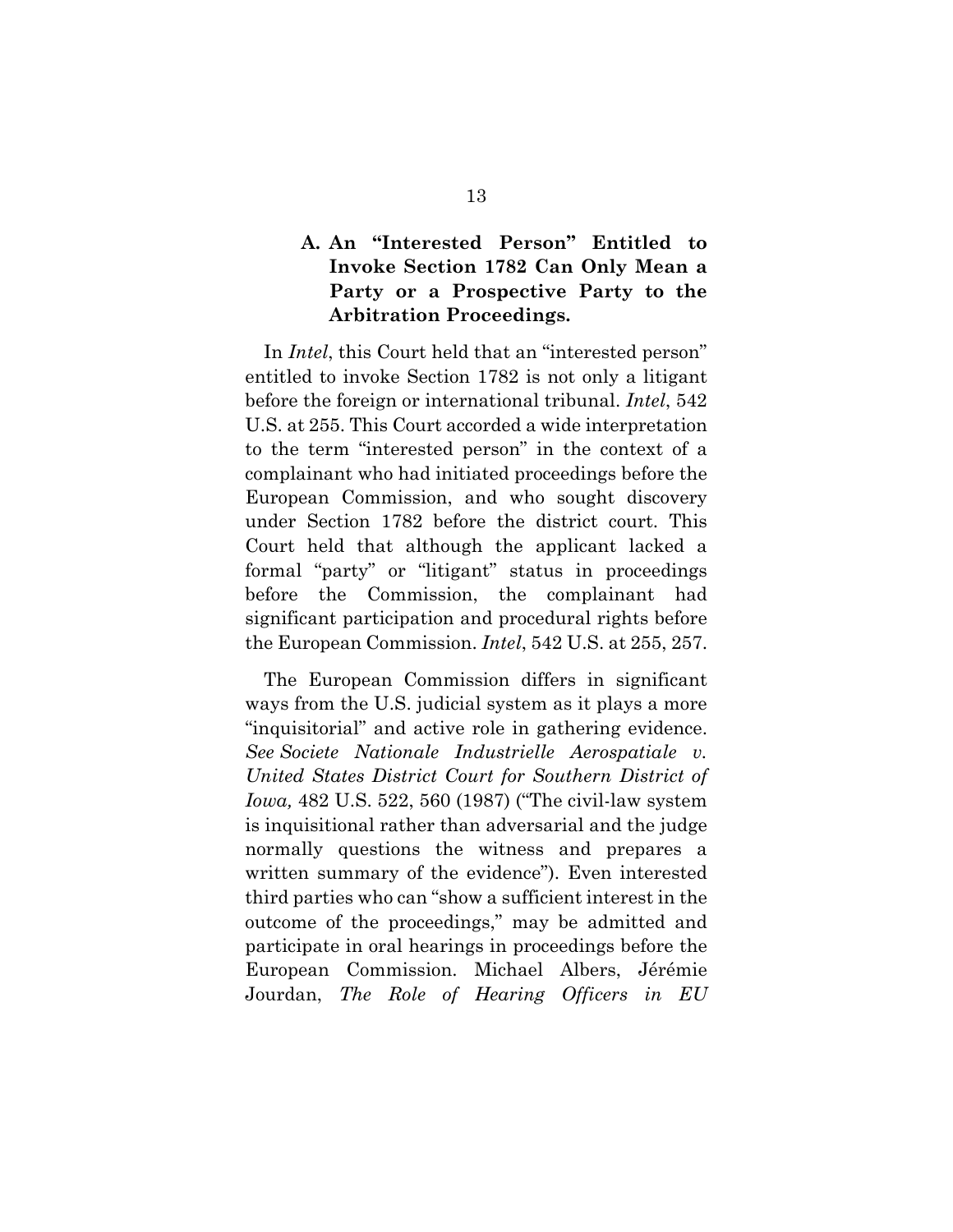*Competition Proceedings: A Historical and Practical Perspective*, Journal of European Competition Law & Practice, Vol. 2, Issue 3, June 2011 at 185–200.

Thus, the context of the holding in *Intel* is critical: the term "interested person" as used in Section 1782 is not restricted to a litigant in the context of an investigation pending before the European Commission because "in addition to prompting an investigation, the complainant has the right to submit information for the DG-Competition's consideration, and may proceed to court if the Commission discontinues the investigation or dismisses the complaint." *Intel*, 542 U.S. at 256. This Court's holding in *Intel* was therefore premised on the complainant having sufficient participation rights triggering a reasonable interest in obtaining judicial assistance from a United States court pursuant to Section 1782.

By contrast, an international commercial arbitration dispute is "fundamentally consensual in nature" and the international commercial arbitral tribunal decides issues which arise between parties to an arbitration agreement and can only bind those parties, unless under certain circumstances nonsignatories may also participate in the arbitration and ultimately be bound by the award. Gary B. Born, International Arbitration: Law and Practice (2021) 1517. Thus, the nature of participation rights before an international commercial arbitral tribunal are very different and much more limited than the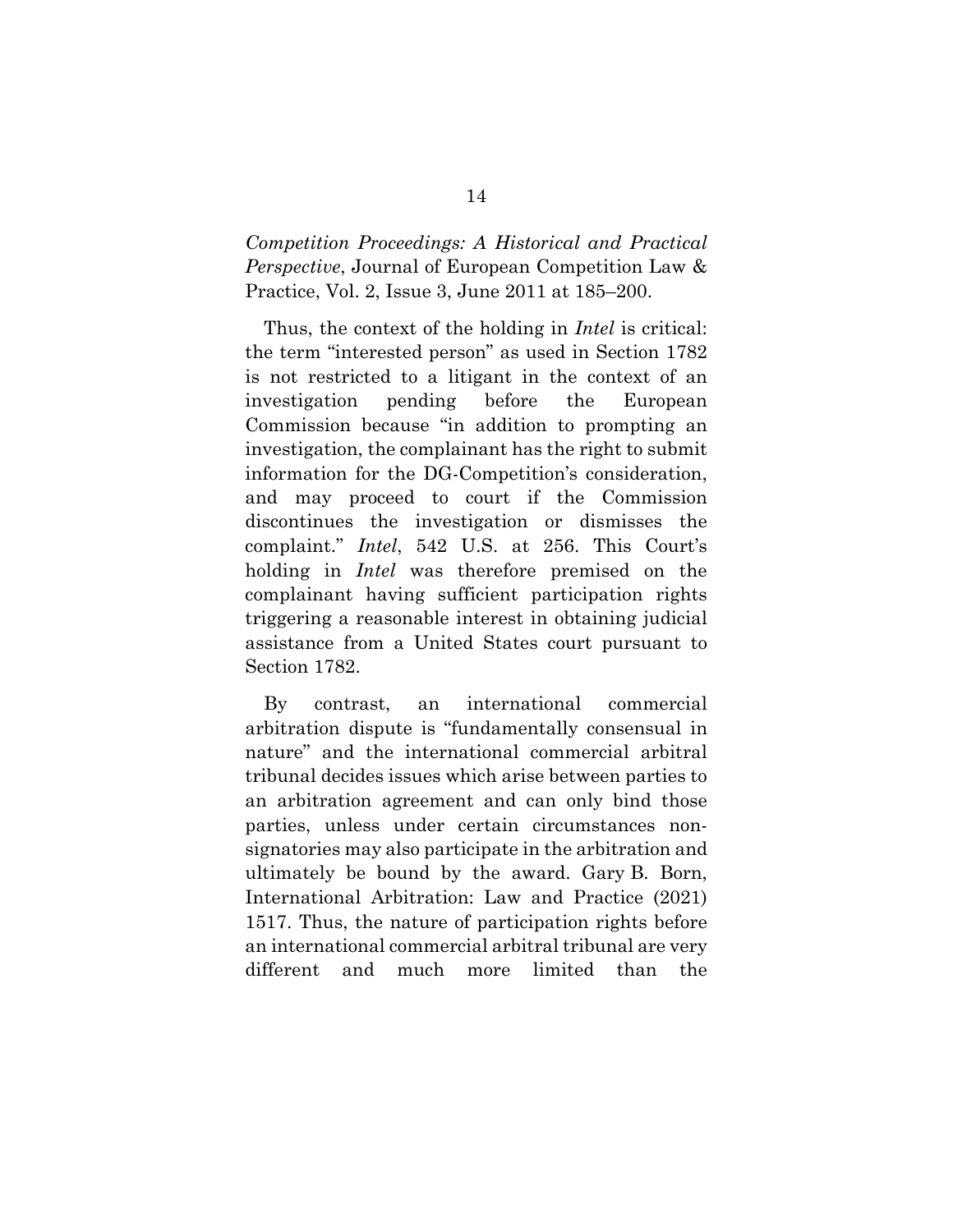participation rights of an "interested third party" before the European Commission.

This Court in *Intel* rejected a generalized limitation to the meaning of "interested person" under Section 1782, but did not exclude an "as applied" interpretation, depending on the nature of the rights which may be accorded to a person potentially interested in the proceedings. An international commercial arbitral tribunal is created by party consent to adjudicate disputes between the concerned parties. Therefore, in the context of an international commercial arbitral tribunal, an "interested person" entitled to invoke Section 1782 can only mean a party or a prospective party to the arbitration proceedings since no other person would be entitled to any participation rights before the international commercial arbitral tribunal.

### **B. A Foreign or International Tribunal Under** *Intel* **Standards Includes an International Commercial Arbitral Tribunal.**

While coming to the conclusion that the European Commission was a "foreign or international tribunal" under Section 1782, this Court in *Intel* quoted with approval Professor Hans Smit, who had advocated that the term would cover administrative and quasijudicial authorities as well. Hans Smit, *International Litigation under the United States Code*, 65 Colum. L.Rev. 1015, 1027 (1965). This Court also quoted the relevant part from the article of Professor Hans Smit which posited that arbitral tribunals are covered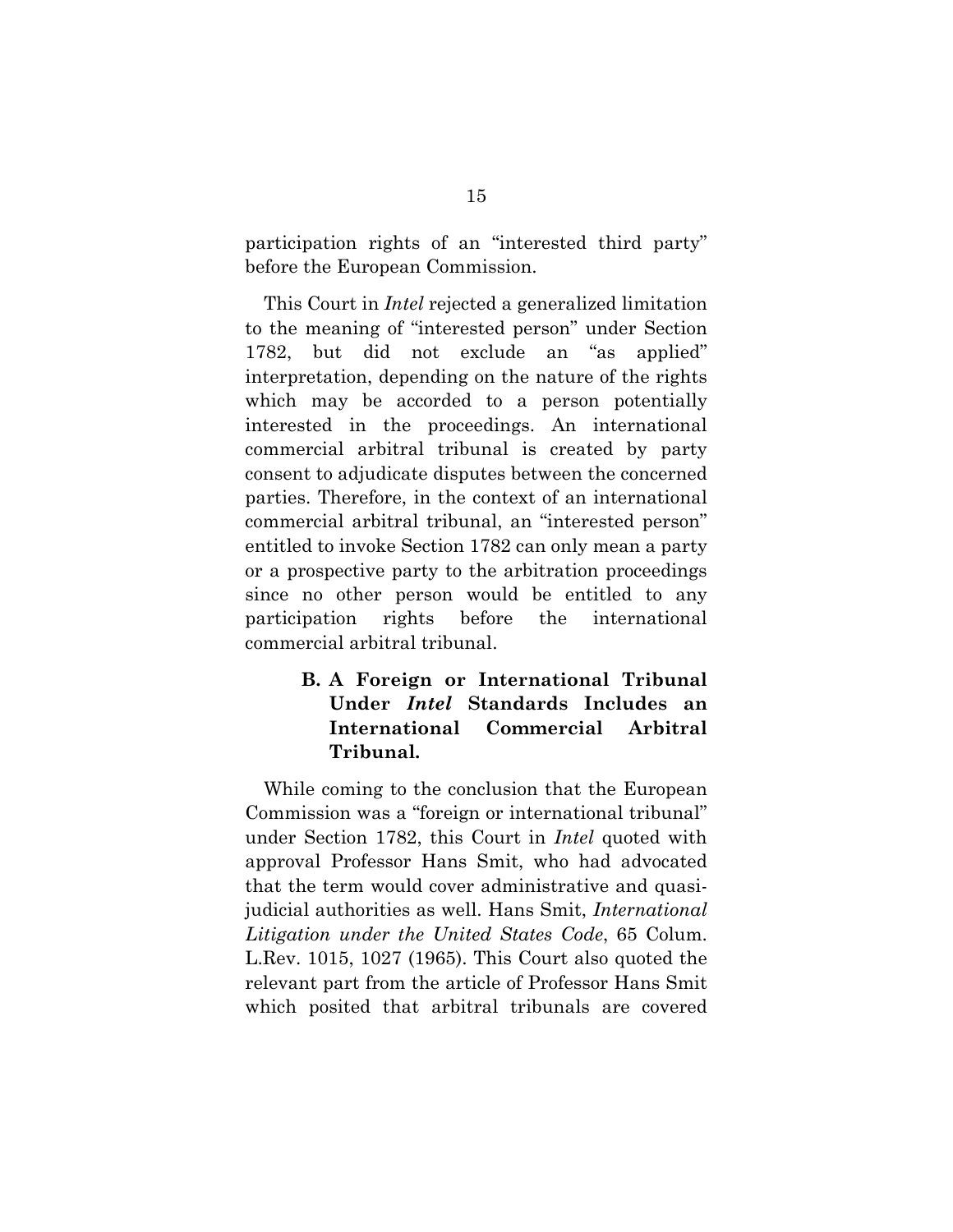within the breadth of the terms "foreign or international tribunal." There is no reason for this Court to deviate from this holding in *Intel*, since international commercial arbitral tribunals would require the assistance of U.S. courts in obtaining evidence, just like any other foreign or international tribunal. However, the extent of assistance extended must be to provide procedural assistance in executing the orders of the international commercial arbitral tribunal, rather than independently substantively evaluating the need and extent for discovery and evidence.

### **C. The Scope and Nature of Assistance to Be Granted Should Itself Be Determined Via Arbitration.**

In *Intel*, this Court held that the "proceeding" for which assistance was sought under Section 1782 must be in reasonable contemplation of the parties, but did not need to be "pending" or "imminent." *Intel*, 542 U.S. at 259.

There is no bar under federal law for adjudication of the substantive issue of the scope of discovery or evidence to be provided to a party by the international commercial arbitral tribunal. Rather, there is a federal policy in favor of arbitration, which applies with special force in the field of international commerce [and which "requires courts to enforce](https://plus.lexis.com/api/document/collection/cases/id/3S4X-9WR0-0039-N476-00000-00?page=4&reporter=1290&cite=473%20U.S.%20614&context=1530671)  [arbitration agreements] according to their terms." *Mitsubishi Motors Corp. v. Soler Chrysler-Plymouth*, 473 U.S. 614, 616 (1985); *Rent-A-Center, W., Inc. v. Jackson*, 561 U.S. 63, 67 (2010). Further, "as a matter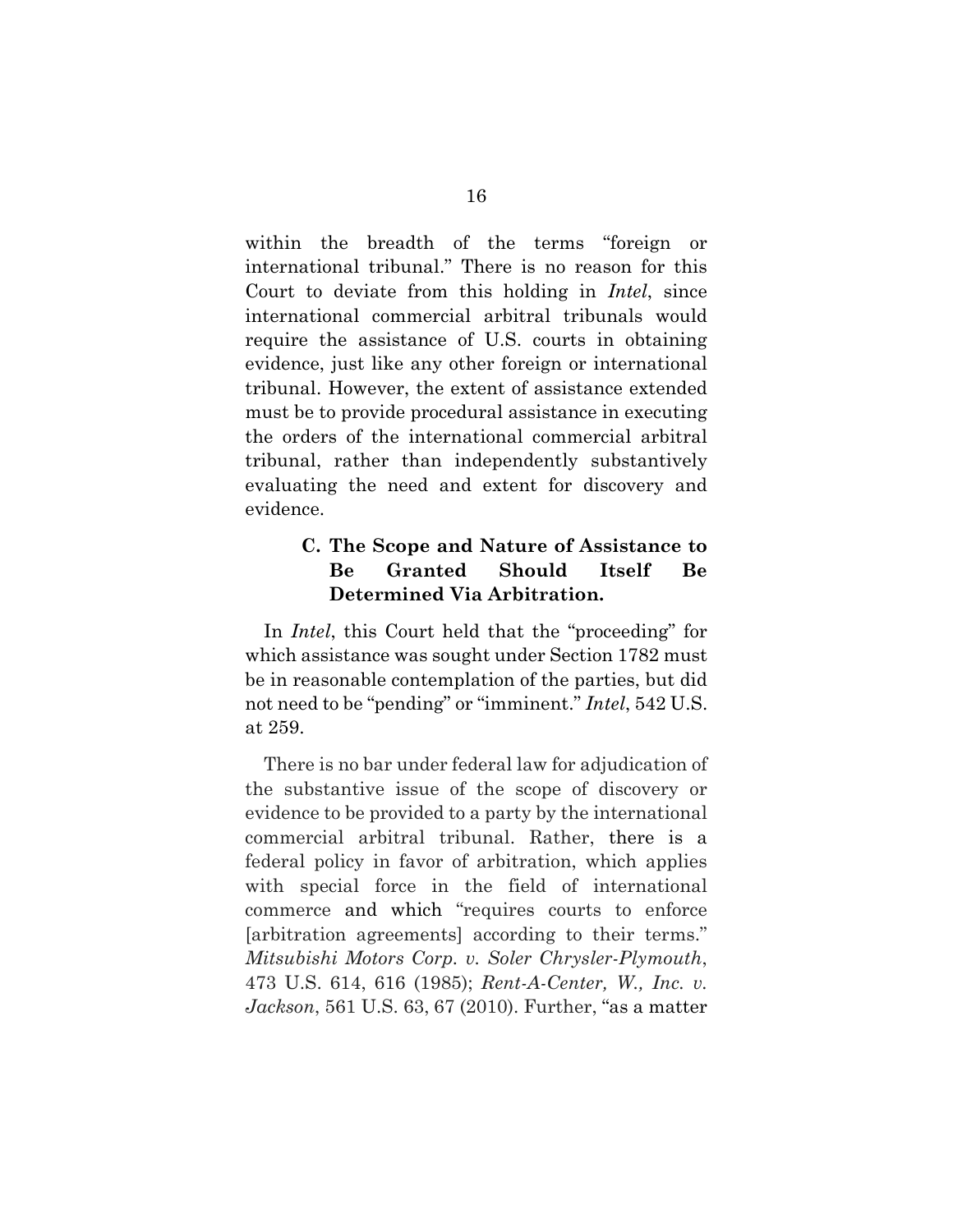of federal law, any doubts concerning the scope of arbitrable issues should be resolved in favor of arbitration." *Moses H. Cone Mem. Hosp. v. Mercury Constr. Corp.*, 460 U.S. 1, 24-25 (1983).

Most dispute resolution clauses and institutional rules are widely worded to encompass within their scope all disputes arising under or in connection with the agreement. Such clauses would include within their scope the extent of discovery and evidence which a party may pursue, including mechanisms for obtaining determinations regarding the same. Further, the procedure for the conduct of arbitration is either agreed to between the parties, or left to the discretion of the arbitral tribunal. *See* Born at 2295 ("[o]ne of the most fundamental characteristics of international commercial arbitration is the parties' freedom to agree upon the arbitral procedure."); *See also* Article 19, United Nations Commission on International Trade Law, *UNCITRAL Model Law on International Commercial Arbitration 1985: with amendments as adopted in 2006* (Vienna: United Nations, 2008).

If the parties as per the terms of their agreement have not agreed to foreign discovery facilitated by a district court, the district court would respect and abide by the terms of the subject agreement. 9 U.S.C. § 3 (with respect to any issue "referable to arbitration," the trial in a suit shall be stayed until "such arbitration has been had in accordance *with the terms of the agreement*") (emphasis added); 9 U.S.C. § 4 (in case of a failure, neglect or refusal of the party to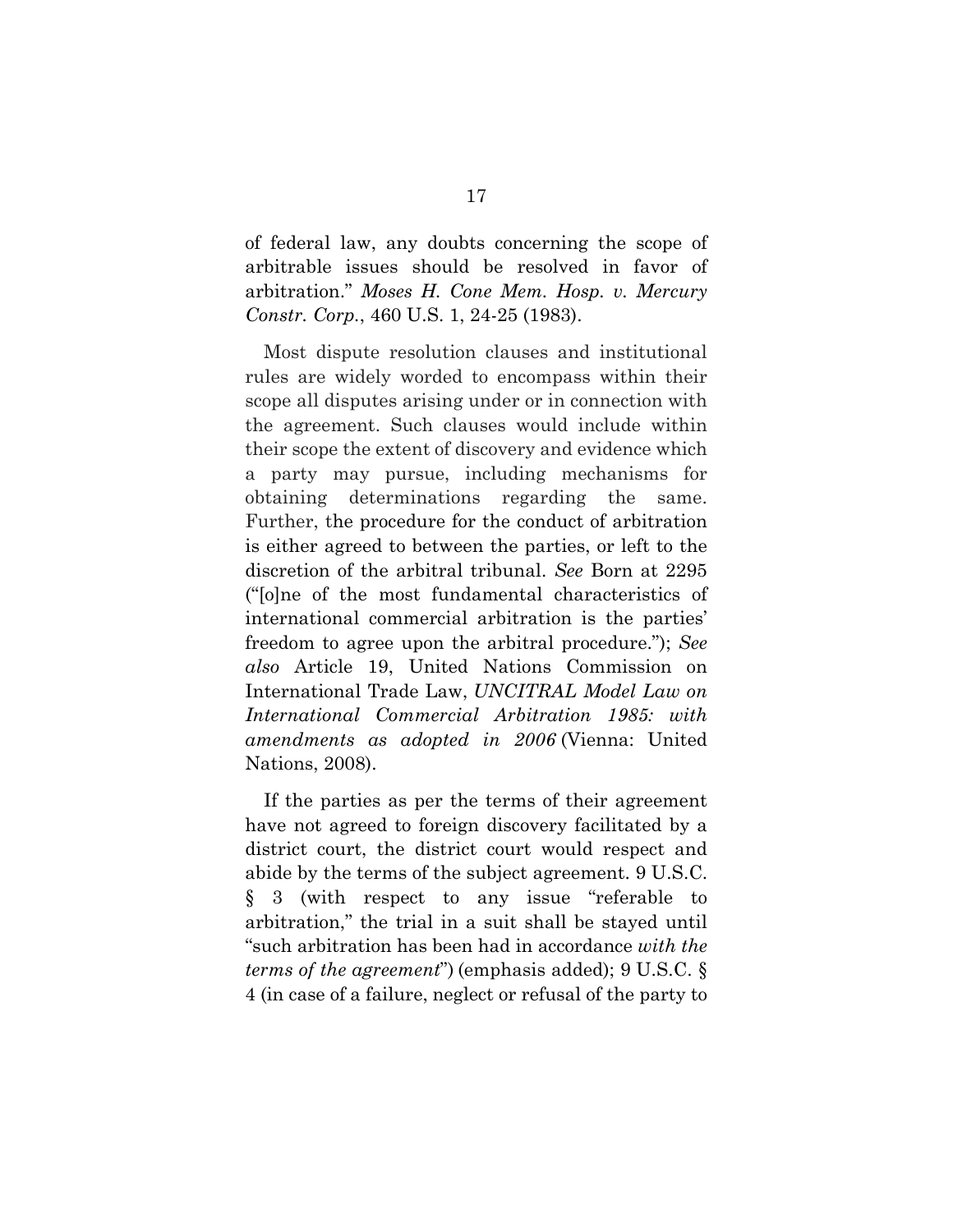arbitrate, the court shall pass "an order directing that such arbitration proceed *in the manner provided for in such agreement*" and the Court "*shall* make an order directing the parties to proceed to arbitration in accordance *with the terms of the agreement*") (emphasis added).

The established strong federal policy in favor of arbitral dispute resolution applies with special force in the field of international commerce. Accordingly, a district court that issues an order independently fixing the scope of discovery under Section 1782 may be encroaching on party autonomy and the right of the parties and/or the international commercial arbitral tribunal to determine its procedure.

Accordingly, the issue of the extent of evidence and/or discovery that a party may be entitled to should be considered and decided by the international commercial arbitral tribunal. Consistent with the underlying policy of U.S. courts to provide procedural assistance for evidence gathering and discovery, any order made by the arbitral tribunal seeking assistance in obtaining evidence could then be procedurally enforced under Section 1782, rather than be routed as a request from a foreign court at the seat, which would only add time and complexity to the process. Therefore, a respondent in the Section 1782 proceeding should be permitted to request that the district court refer the determination substantive issue of the nature and scope of assistance to be issued to the arbitrator themself.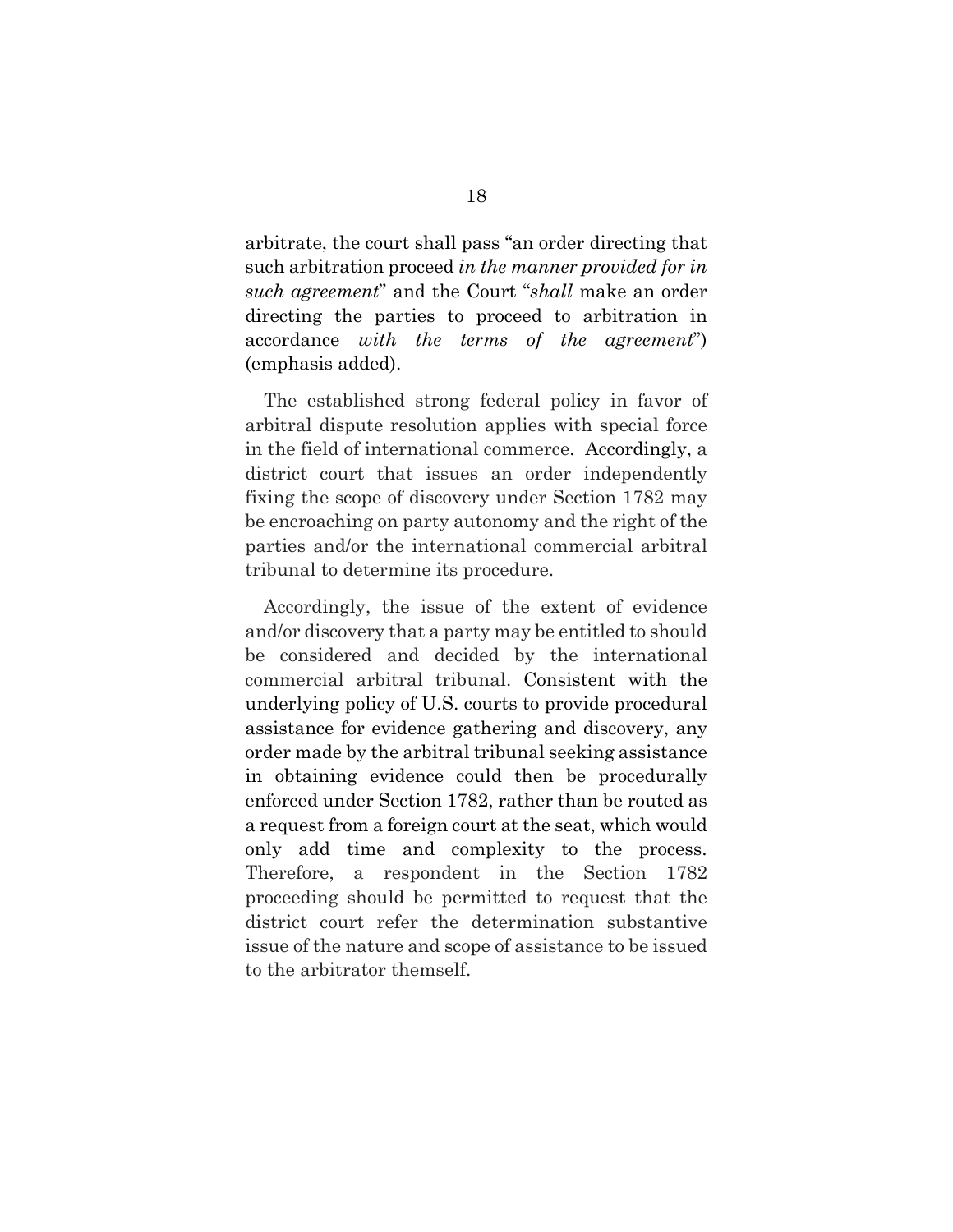Even in the present dispute before the Court, the relevant dispute resolution clause provides that "[a]ll disputes arising under or in connection with [Master Purchase] Agreement" are to be resolved in arbitration. The plain language of this clause includes within its ambit an adjudication of the substantive nature and extent of discovery sought by Luxshare from the Petitioners, including from their directors and officers or from any other person. This flows from the power of the arbitral tribunal to determine its own procedure and to "examine fact witnesses other than those called by the parties." Clause 28.2, 2018 DIS Arbitration Rules. In view of the federal policy in favor of arbitration, the court would defer to the arbitral tribunal on this substantive issue.

> **D. Conditioning an Order Under Section 1782 on a Foreign Discoverability Requirement May Impinge Upon the Procedural Autonomy of the Arbitral Tribunal.**

In *Intel*, this Court held there was no blanket "foreign-discoverability requirement" for the invocation of Section 1782. *Intel*, 542 U.S. at 260. However, this Court specifically held that "comity and parity concerns may be legitimate touchstones for a district court's exercise of discretion in particular cases." *Intel*, 542 U.S. at 261. Therefore, while Section 1782(a)'s text does not include a generally applicable foreign-discoverability rule, *Intel* leaves the door open for the district court to make such a determination on a case-to-case basis, taking into account comity and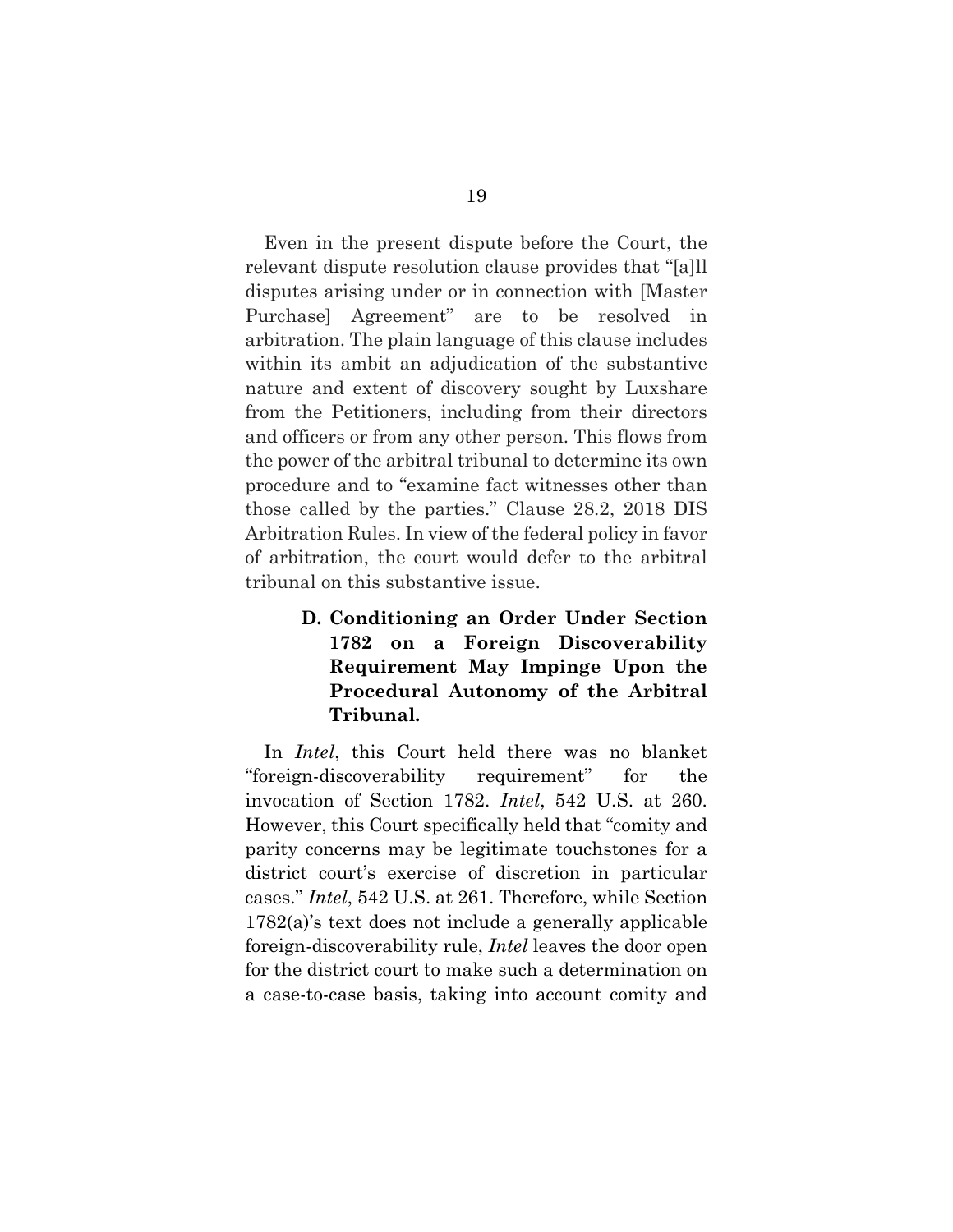parity concerns. However, such a determination is best left to the arbitrator in the first instance.

In the present dispute before this Court, the arbitration clause provides that the agreement "shall be governed by German law," and further provides that all disputes shall be "exclusively and finally settled" "in accordance with the Arbitration Rules of the German Institution of Arbitration e.V. (DIS) . . . without recourse to the ordinary courts of law." *Luxshare, Ltd. v. ZF Auto. US, Inc.*, No. 2:20-MC-51245, 2021 WL 2154700, at \*8 (E.D. Mich. May 27, 2021). It also provides that "The place of the arbitration shall be Munich, Germany." *Id*.

The issue of foreign-discoverability comes into sharp focus in this case since "[c]ivil law jurisdictions [such as Germany] know no such thing as discovery[.]" Gabrielle Kaufmann-Kohler, Philippe Bartsch, *Discovery in international arbitration: How much is too much?* 1 German Arbitration Journal, 13, 16 (2004). Whereas, "[t]he United States Federal Rules of Civil Procedure provide for broad pre-trial discovery, one of the most important instruments of discovery being document production." *Id* at 15; s*ee also Societe Nationale Industrielle Aerospatiale v. U.S. Dist. Ct. for S. Dist. of Iowa*, 482 U.S. 522, 560 ("[e]ven in commonlaw countries no system of evidence-gathering resembles that of the United States").

This Court in *Intel* further held that "the foreign tribunal can place conditions on its acceptance of the information to maintain whatever measure of parity it concludes is appropriate." *Intel*, 542 U.S. at 262. As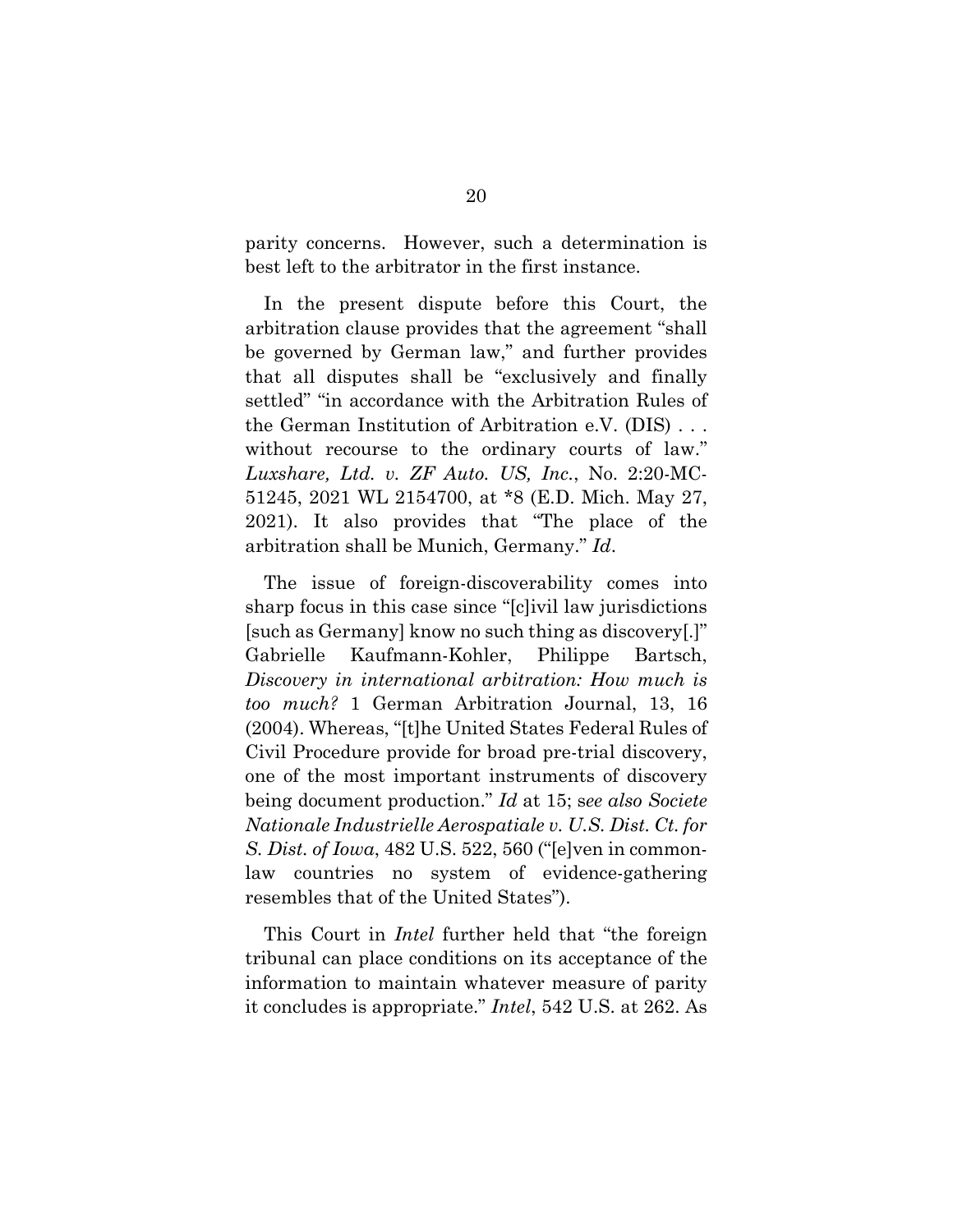a practical matter, however, once substantive discovery or deposition under Section 1782 is obtained and a party bases its pleadings or its case on such information, the arbitral tribunal may struggle to unscramble the scrambled egg: in other words, the arbitral tribunal may have no effective means to distinguish the information obtained through discovery from the other information available to a litigant, even if it wishes to exclude such evidence obtained through discovery.

Determination whether a foreign discoverability requirement is desirable or not becomes even more difficult when the arbitral tribunal has not yet been constituted, as is the case in the present dispute. The district court held that "[w]ithout authoritative proof that the DIS would reject Section 1782 discovery, and given Masser's declaration that 'German Courts Admit Evidence Obtained By Way Of U.S. Discovery Applications[,]' and the above-cited DIS Rules, the Undersigned assumes that the DIS would receive it if it were obtained and presented." *Luxshare, Ltd. v. ZF Auto. US, Inc.*, No. 2:20-MC-51245, 2021 WL 2154700, at \*5 (E.D. Mich. May 27, 2021) (internal citations omitted). However, no opposition from the arbitral tribunal could have been forthcoming in the absence of the tribunal having been constituted.

In the context of an international commercial arbitral tribunal, imposition of an independent foreign discoverability requirement as a condition of relief under Section 1782 may impinge upon the procedural autonomy of the arbitral tribunal.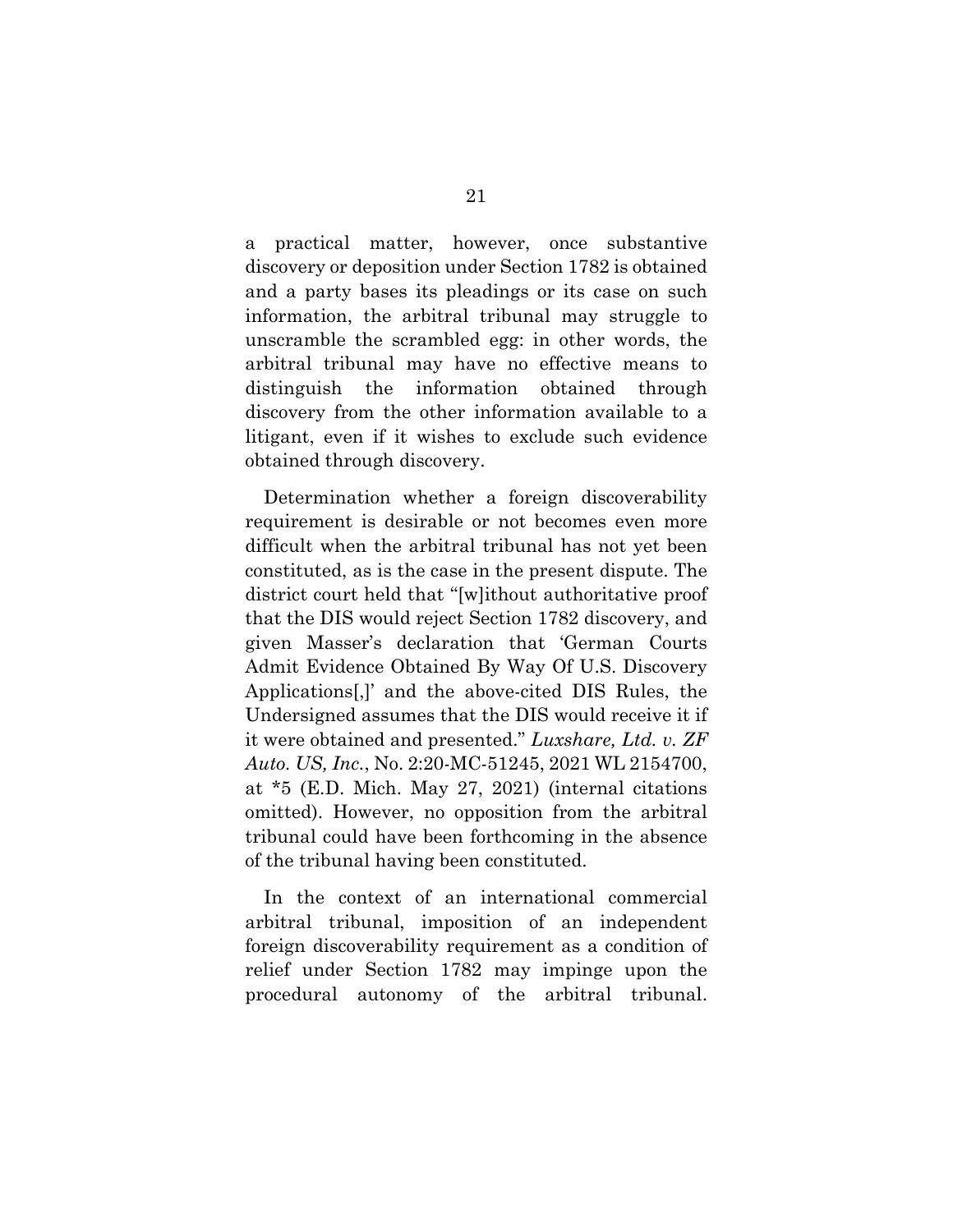Therefore, the determination of the scope of evidence and discovery is best left to the arbitral tribunal.

### **II. The Applicability of the** *Intel* **Tests in the Context of International Commercial Arbitral Tribunals.**

In *Intel*, this Court interpreted Section 1782 in the context a complaint pending before the European Commission. The dynamics of the application of the provision change when the nature of the tribunal involved is an international commercial arbitral tribunal.

> **A. The First** *Intel* **Factor – The District Court Should Not Substantively Re-Examine the Issue of the Nature and Extent of Discovery to be Granted to an Interested Person.**

In *Intel*, this Court held that the district court is required to consider whether the person from whom discovery is sought is a participant in the foreign proceeding. This Court included this requirement since non-participants in the foreign proceeding may be outside the foreign tribunal's jurisdictional reach, and Section 1782 could be utilized to obtain such evidence. This Court reasoned that "nonparticipants in the foreign proceeding may be outside the foreign tribunal's jurisdictional reach; hence, their evidence, available in the United States, may be unobtainable" absent relief under Section 1782. *Intel*, 542 U.S. at 264. By contrast, "A foreign tribunal has jurisdiction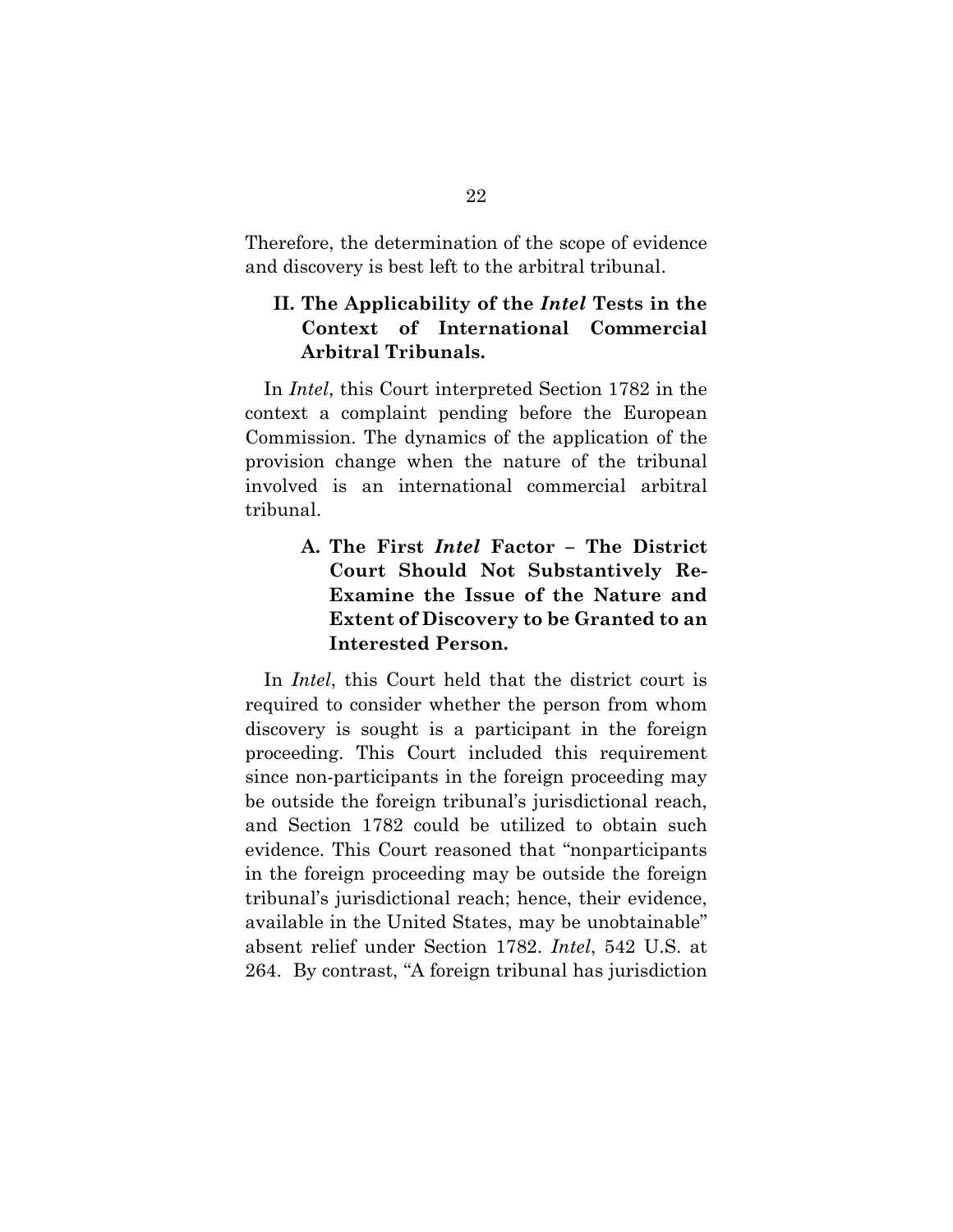over those appearing before it, and can itself order them to produce evidence." *Id.*

Arbitral tribunals have wide powers to examine not only parties, but also witnesses who may not be parties or participants to the dispute. In the present case, Rule 28.2 of the DIS Rules, which even apply to expedited proceedings by virtue of Rule 1.4, permit the arbitral tribunal to "examine fact witnesses other than those called by the parties, and order any party to produce or make available any documents or electronically stored data." With the availability of Section 1782 to arbitral tribunals, any such order of the arbitral tribunal may be procedurally enforced under that provision, while the substantive determination of the nature and extent of the permitted evidence may still be evaluated by the arbitral tribunal. This would also obviate the need for the district court to make an independent substantive determination, while continuing to be available to procedurally execute the orders in conformance with Section 1782.

## **B. The Second** *Intel* **Factor – The Order of the Arbitral Tribunal with Respect to the Extent of Discovery Must Not Be Re-Evaluated by the District Court.**

The second *Intel* factor requires examination of the nature of the foreign tribunal, the character of the proceedings underway abroad, and the receptivity of the foreign government or the court or agency abroad to federal court judicial assistance. *Intel*, 542 U.S. at 264.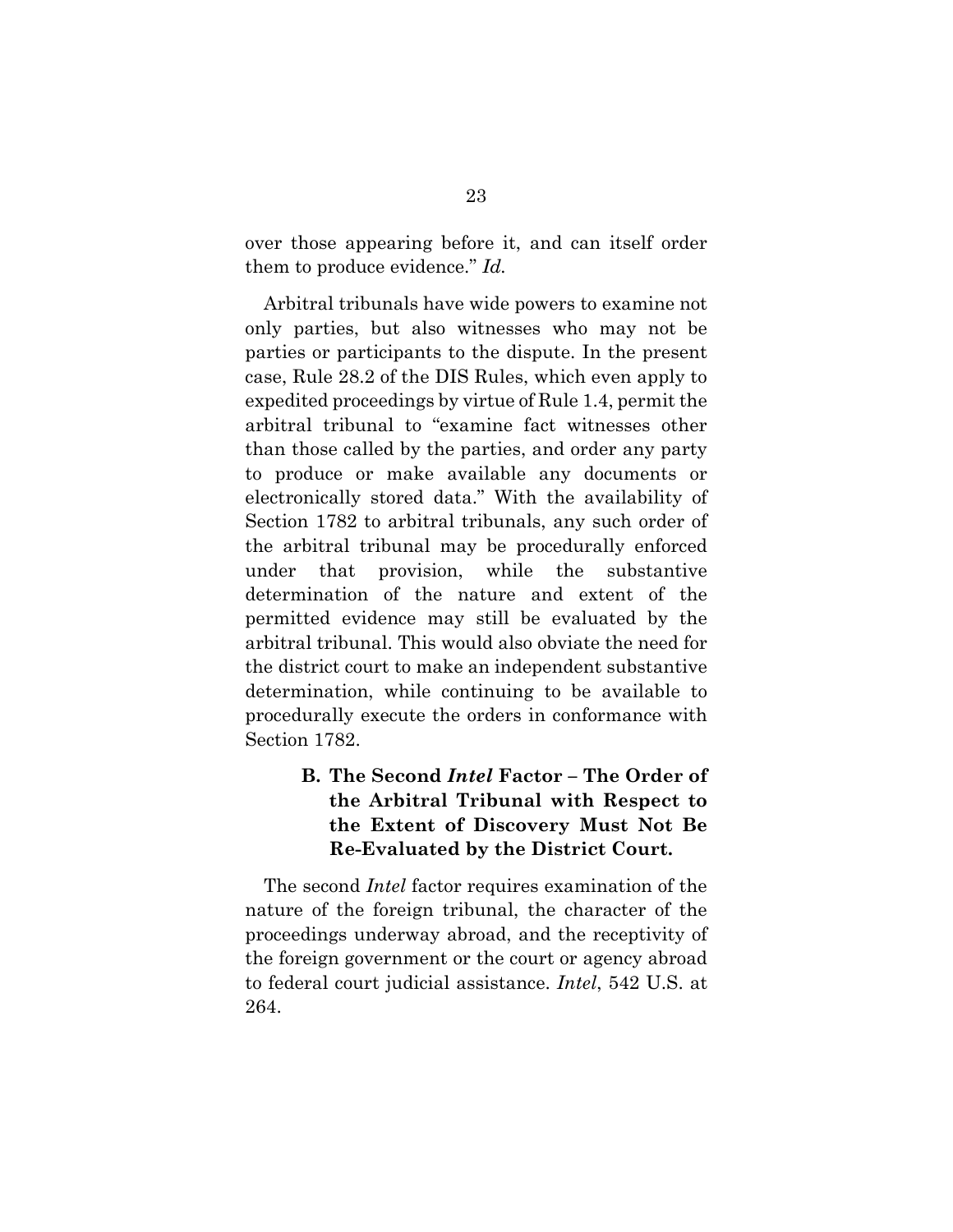As noted above, an international commercial arbitral tribunal is a creature of contract and is fundamentally consensual in nature. Party autonomy is at the heart of international commercial arbitration. As to the character of the proceedings, the arbitral tribunal does not carry out public functions, but rather is a private dispute resolution body.

There are also no formal ways to gauge the receptivity of the arbitral tribunal to a discovery request, as *Intel* gave district courts no guidelines for evaluating foreign tribunals' receptivity to discovery acquired in the United States. Marat A. Massen, *Discovery for Foreign Proceedings After* Intel v. Advanced Micro Devices*: A Critical Analysis of 28 U.S.C. § 1782 Jurisprudence*, 83 S. Cal. L.Rev. 875 (2010). The only appropriate way to gain knowledge of the arbitral tribunal's receptivity is through its formal orders. In the absence of a formal order from the tribunal, any attempt to glean its intent would be speculative at best.

There are other policy considerations for deferring to the arbitral tribunal with respect to taking evidence and permitting discovery, such as reduced cost, efficiency and the arbitrators' ability to control discovery. *See* Anna Conley, *A New World of Discovery: The Ramifications of Two Recent Federal Courts' Decisions Granting Judicial Assistance to Arbitral Tribunals Pursuant to 28 U.S.C.* § *1782*, 17 Am. Rev. Int'l Arb. 45 (2006).

Therefore, with respect to international commercial arbitral tribunals, district courts must take the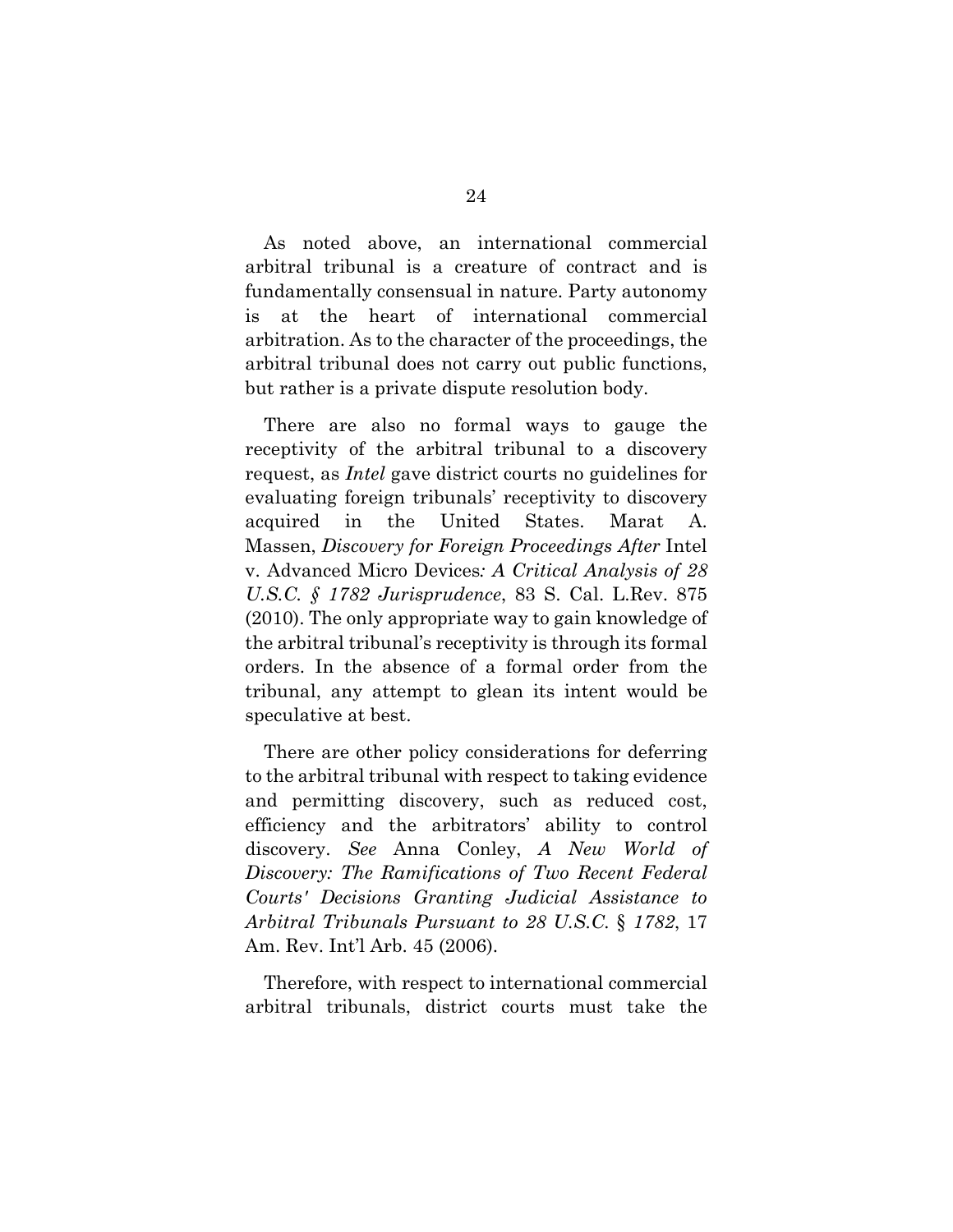receptivity of the tribunal as set forth in a ruling or order to be dispositive, and in the absence of any indication regarding receptivity, decide against granting any request under Section 1782.

### **C. The Third** *Intel* **Factor – An Exhaustion Requirement Should Be Imposed as A Condition of The District Court Entertaining A Section 1782 Request.**

In *Intel*, this Court held that "a district court could consider whether the § 1782(a) request conceals an attempt to circumvent foreign proof-gathering restrictions or other policies of a foreign country or the United States." *Intel*, 542 U.S. at 265.

Imposing an exhaustion requirement -- i.e., requiring the party seeking discovery for use in an international commercial arbitration to first move the request before that tribunal, before filing a Section 1782 petition -- would provide a litmus test on the issue whether the arbitral tribunal is amenable to such request and whether it would in fact permit such a request for discovery. Some courts have applied an exhaustion rule while applying the tests laid down in *Intel*. *See In re Digitechnic*, 2007 U.S. Dist. LEXIS 33708, at \*9-10 (W.D. Wash. May 8, 2007). Other foreign courts have held that the power of the district court to provide judicial assistance could also be abused if the party seeking such assistance did so in contravention of the agreed procedure or the directions of the arbitral tribunal. *See ALC v. ALF, High Court, Singapore,* [2010] SGHC 231 (a party which applied for issuance of a subpoena to compel the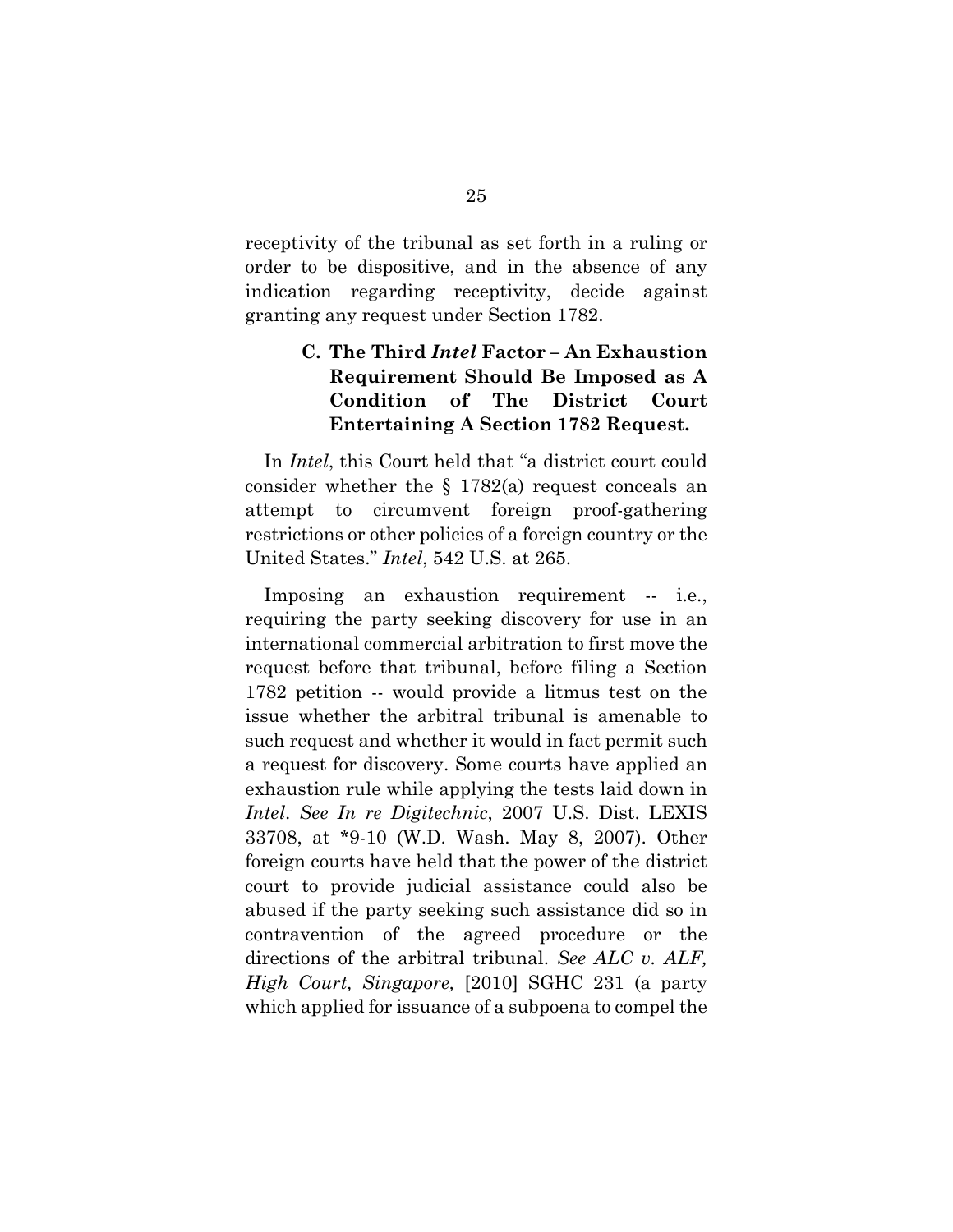person named to disclose documents or answer questions on documents after an arbitral tribunal had earlier rejected such a request was found to have abused the process of the court).

Even in the present case, counsel for Luxshare candidly admitted that "[i]t's unlikely we'd be able to get this level of discovery in the DIS, which is exactly why we're seeking it here[.]" *Luxshare, Ltd. v. ZF Auto. US, Inc.*, No. 2:20-MC-51245, 2021 WL 2154700, at \*7 (E.D. Mich. May 27, 2021). However, this is not a situation where Section 1782 may be used to assist a party in gathering evidence by circumventing the discovery rules which the arbitral tribunal may apply.

## **D. The Fourth** *Intel* **Factor – "Trimming" of Discovery Requests Would Not Be Appropriate in The Context of An International Commercial Arbitral Tribunal.**

This Court in *Intel* held that "unduly intrusive or burdensome requests may be rejected or trimmed" by the district court. *Intel*, 542 U.S. at 265. This test requires and relates to the burden imposed by the discovery request, which may not be relevant in view of the previous discussion that a party must first approach the international commercial arbitral tribunal with its request for discovery. Of course, the district court may still deny such a request if the request in not in compliance with law or the interest of the United States in doing so outweighs its interest in promoting the administration of justice on the international level.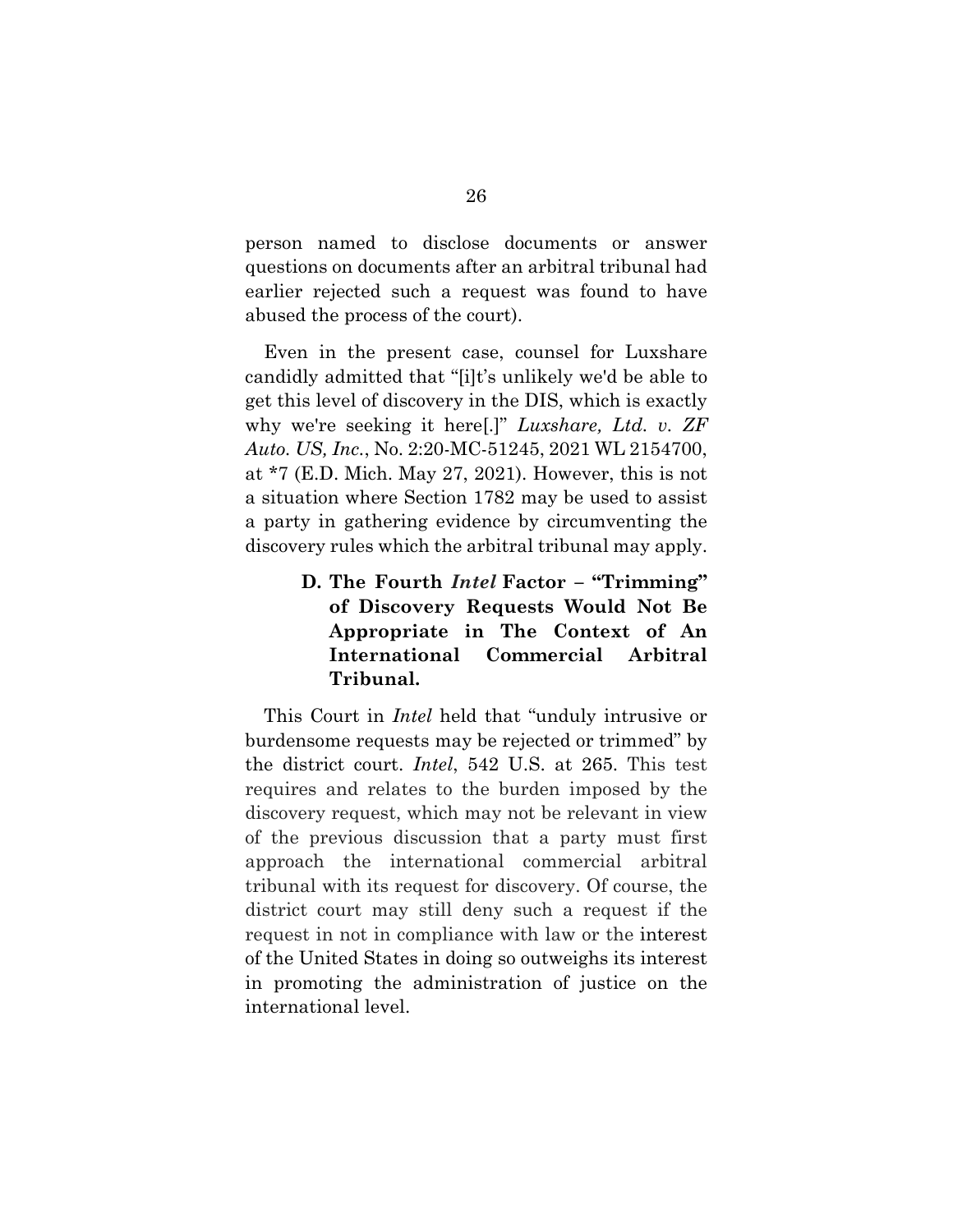## **III. This Proposed Construction and Application of Section 1782 Would in Fact Limit Judicial Intervention in International Commercial Arbitrations, and Favor Arbitration.**

The policy to limit judicial intervention in arbitral proceedings aligns with the federal policy in favor of arbitration and that "as a matter of federal law, any doubts concerning the scope of arbitrable issues should be resolved in favor of arbitration." *Moses H. Cone Mem. Hosp.*, 460 U.S. at 24-25. Therefore, an interpretation of Section 1782 that permits for the execution of the orders of the tribunal at the request of an interested person would appropriately leave the substantive issue of nature and extent of evidence / discovery to be resolved via arbitration, and would in general favor arbitration.

Article 5 of the UNCITRAL Model Law similarly prescribes that "no court shall intervene except where so provided in this Law." Read in consonance with Article 27, the courts of a state would remain available to procedurally execute the requests of the arbitral tribunal to assist it in obtaining evidence and discovery. While the UNCITRAL Model Law is not binding, it constitutes a guide for national legislation, and one which has been adopted by countries around the world with varying degrees of alteration. Dan C. Hulea, *Contracting to Expand the Scope of Review of Foreign Arbitral Awards: An American Perspective*, 29 Brook. J. Int'l L. 313, 342 (2003). Thus, a construction of Section 1782 making relief available to